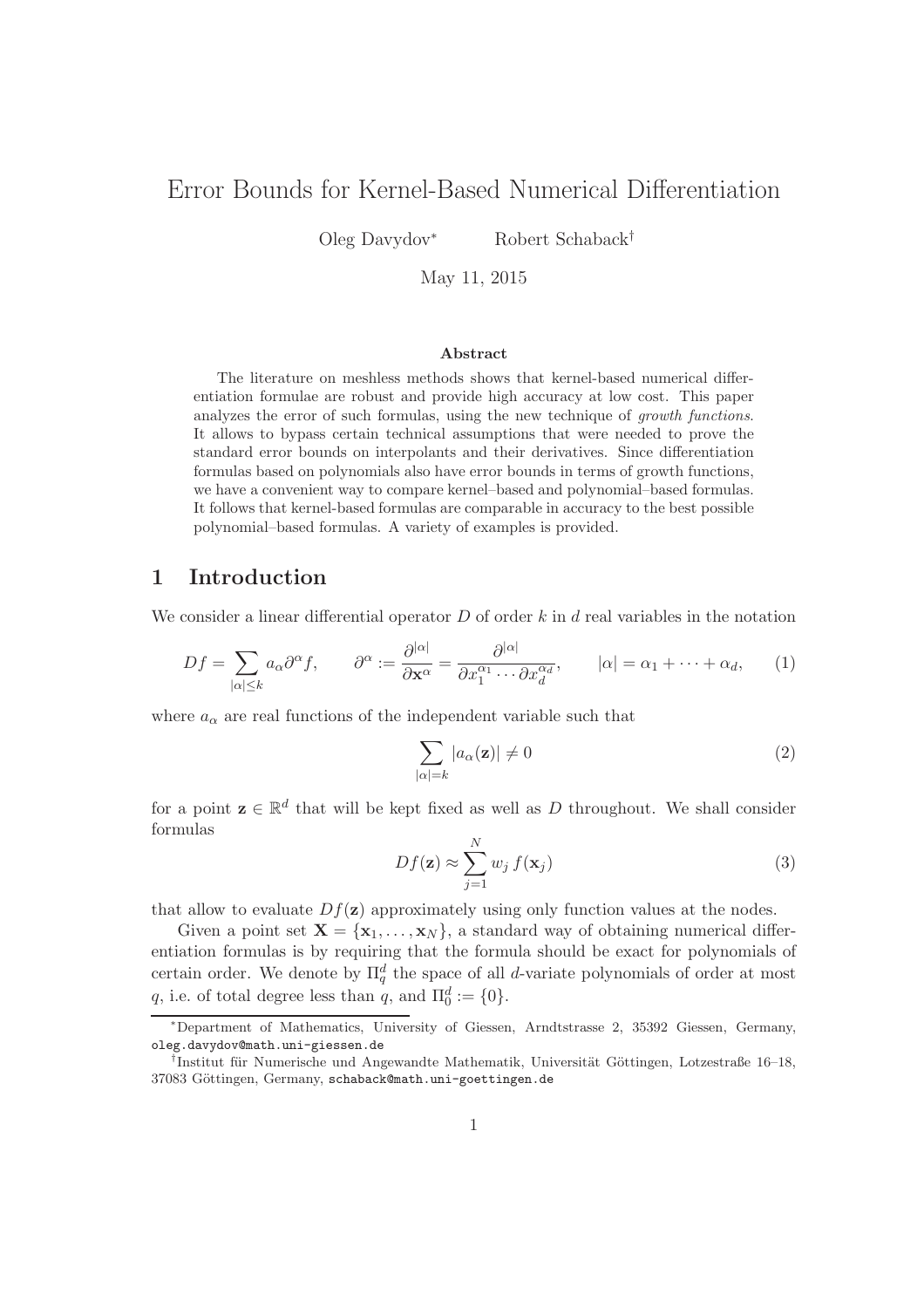**Definition 1.** Let  $D$  be a linear differential operator of order  $k$ . A numerical differentiation formula (3) based on a set  $\mathbf{X} = \{x_1, \ldots, x_N\} \subset \mathbb{R}^d$  of centres is said to be polynomially consistent of order  $m \geq 1$  if it is exact for any polynomial  $p \in \prod_{m+k}^d$ .

Polynomially consistent formulas are extensively used in the finite difference methods for partial differential equations, where  $X$  typically is a scaled and translated version of a particular configuration of centres, such as the five point star used for the discretisation of the Laplacian, and the weights are obtained by scaling a single stencil. This approach is indeed efficient and effective if the centres used for the discretisation of a problem are regularly distributed. In contrast to this, we consider the setting where the weights  $w_i$ need to be generated for each unique scattered constellation of centres  $x_1, \ldots, x_N$  that arises for example in the cause of adaptive refinement or relocation.

A polynomially consistent formula of order m can be obtained by numerically solving the equations

$$
Dp(\mathbf{z}) = \sum_{j=1}^{N} w_j p(\mathbf{x}_j) \text{ for all } p \in \Pi_{m+k}^d
$$
 (4)

for weights  $w_i$ . The achievable order of polynomial consistency on a set **X** is limited by the solvability of  $(4)$  and will depend crucially on the geometry of **X** and the differential operator D. For example, if all points are on a line, only derivatives along that line can be approximated to a reasonable order.

Numerical differentiation formulas on scattered centres are needed in meshless methods where the trial functions are often written "entirely in terms of nodes" [2], in particular in generalized finite difference methods [4]. For example, shape functions  $u_1, \ldots, u_N$ can be parametrized in terms of their values at scattered nodes  $x_1, \ldots, x_N$ , such that  $u_i(\mathbf{x}_j) = \delta_{ij}$ , to yield interpolatory trial functions [6]

$$
u_f(\mathbf{x}) := \sum_{j=1}^N u_j(\mathbf{x}) f(\mathbf{x}_j)
$$

and formulas that are exact on these functions can be obtained by applying  $D$  to  $u_f$ ,

$$
Df(\mathbf{z}) \approx Du_f(\mathbf{z}) = \sum_{j=1}^N Du_j(\mathbf{z}) f(\mathbf{x}_j)
$$

which is of the required form with  $w_i = Du_i(\mathbf{z})$ .

Similarly, the weights of a kernel based differentiation formula are obtained by requiring that

$$
Dr_{\mathbf{X},K,f}(\mathbf{z}) = \sum_{j=1}^{N} w_j f(\mathbf{x}_j),
$$

where  $r_{\mathbf{X},K,f}$  is a kernel interpolant of the data  $f(\mathbf{x}_i)$ ,  $j = 1, \ldots, N$ , defined by a positive definite or conditionally positive definite kernel  $K$ , for example a radial basis function interpolant. This means that there are no geometric restrictions on  $X$  and the weights are computed by solving a single and simple linear system (see (18)) and lead to a formula (3) that often works nicely without having a positive polynomial consistency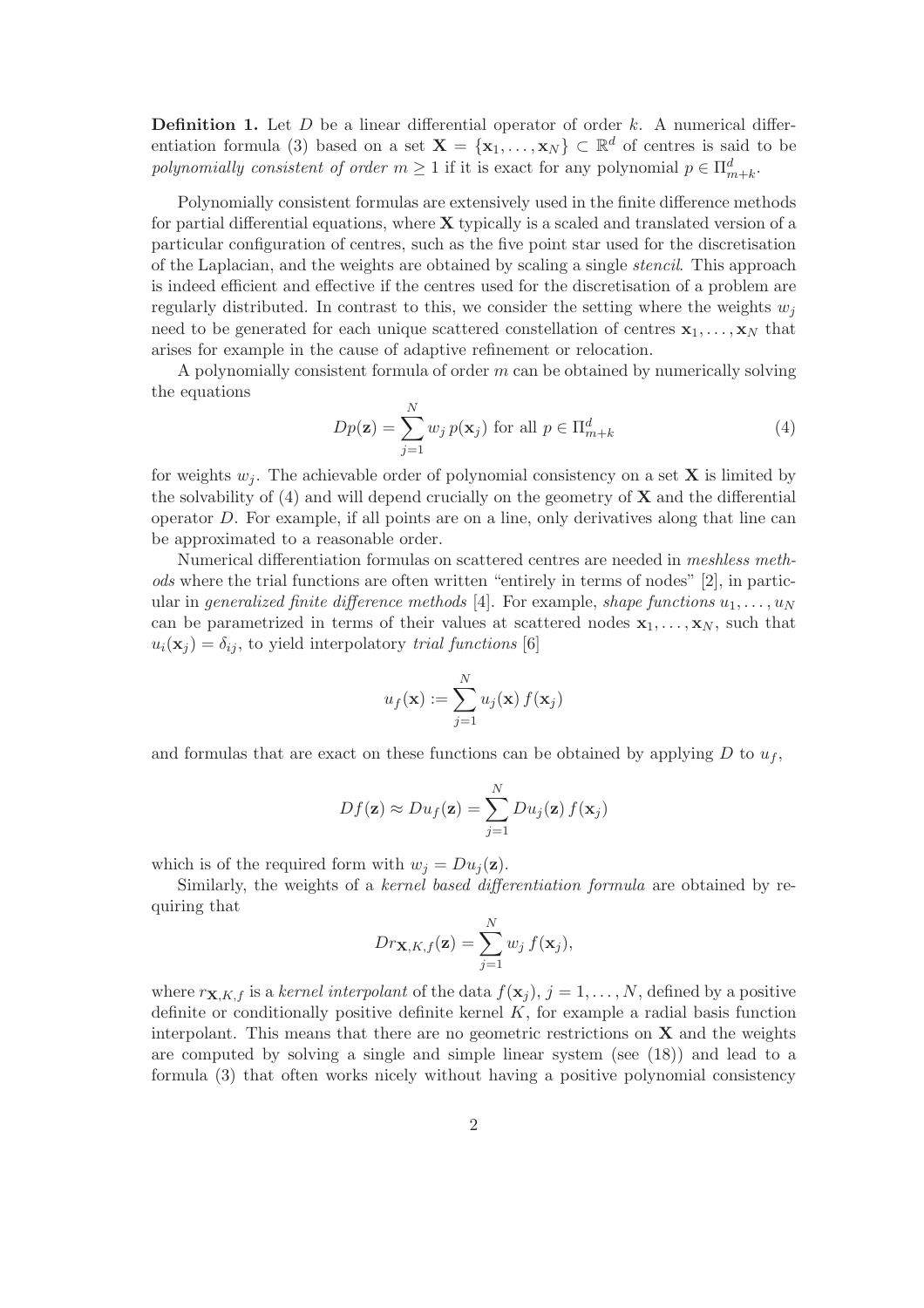order. The kernel based approach is gaining growing popularity in meshless methods in both weak and strong form [11, Sections 12–14]. The high approximation quality and robustness of the method have been observed in many numerical experiments despite the lack of polynomial consistency.

This paper provides a theoretical justification for these observations. We show (Theorem 9) that the error of a kernel based differentiation formula is bounded by

$$
\inf_{m\geq 1} \rho_{m+k,D}(\mathbf{z}, \mathbf{X}) C_{K,f,m},\tag{5}
$$

where  $C_{K,f,m}$  is a measure of smoothness of K and f, independent of the geometry of **X**, and  $\rho_{a,D}(\mathbf{z}, \mathbf{X})$  is the growth function defined as

$$
\rho_{q,D}(\mathbf{z}, \mathbf{X}) = \sup \big\{ Dp(\mathbf{z}) : p \in \Pi_q^d, \ |p(\mathbf{x}_i)| \leq ||\mathbf{x}_i - \mathbf{z}||_2^q, \ i = 1, \dots, N \big\}.
$$

It turns out that the error of polynomially consistent formulas of order  $m$  is also governed by the expressions of the type

$$
\rho_{m+k,D}(\mathbf{z}, \mathbf{X}) C_{f,m},
$$

where  $C_{f,m}$  accounts for the smoothness of f, see (38) and (39) for precise formulations of the lower and upper bounds. Therefore any data set  $X$  allowing some polynomial consistency leads to a kernel–based differentiation formula that shares the error behaviour with the differentiation formula of the optimal polynomial consistency order on that set, without knowing or calculating that order. This explains the robustness of kernel-based formulas in numerical applications.

As an illustration, we consider (see Section 4) the standard regular five–point star approximation for the Laplacian in 2 variables. It has a polynomial consistency order  $m = 2$  and is exact on bivariate polynomials of order at most 4. Its error is  $\mathcal{O}(h^2)$  under scaling. Our results show that for all sufficiently smooth kernels, the kernel-based differentiation formulas for this special geometry have the same  $\mathcal{O}(h^2)$  error without being polynomially consistent at all.

Note that the standard theory of error bounds for kernel interpolation, including the error of derivatives, see e.g. [13], accounts for the geometry of  $X$  by resorting to the fill distance, a measure of density of centers. This however presumes that any constellations of the centers of the same density should be equally well suited for interpolation or numerical differentiation. As a result, the fill distance type estimates turn out to be either not applicable or utterly pessimistic for the numerical differentiation formulas because of their requirement that the centres are "sufficiently dense." The introduction of the growth function eliminates these drawbacks of using the fill distance and a density assumption. In particular, in the proof of the bound (5) we follow the classical scheme involving a power function estimate and local polynomial reproduction [14], but instead of the density assumption and the fill distance we use a duality argument and the growth function relating the error to the polynomial growth, see also [3, 1]. Note that although the density assumption was not used in [3, 1], the estimates obtained there are not optimal when applied to the RBF numerical differentiation formulas.

The paper is organized as follows. In Section 2 we introduce kernel-based numerical differentiation formulas and discuss their existence and computation. Section 3 is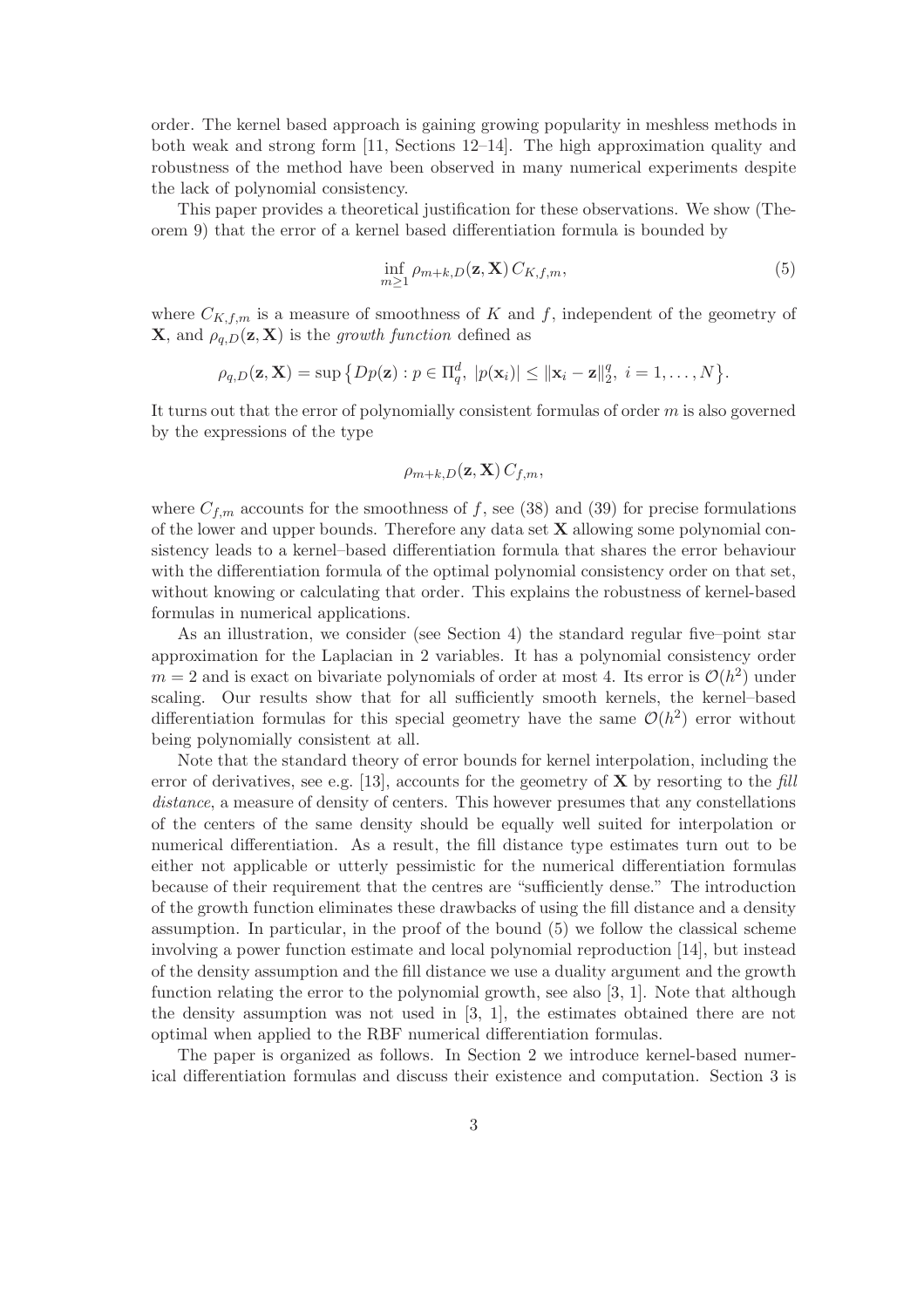devoted to our main results giving error bounds in terms of the growth function. In Section 4 we derive lower and upper bounds for polynomially consistent formulas and compare them to the kernel-based formulas, while in Section 5 we provide numerical examples that illustrate the theoretical results of the paper and compare the errors of numerical differentiation formulas generated by Gaussian, Wendland and Matérn kernels, as well as the polynomially consistent formulas of different orders. In particular, we provide examples where the highest polynomial consistency order is not optimal, and demonstrate that the kernel-based formulas are 'aware' of this, in line with the prediction given by (5). In the short final Section 6 we summarize our findings about the growth function.

## 2 Kernel-based numerical differentiation

Let

$$
K:\mathbb{R}^d\times\mathbb{R}^d\to\mathbb{R}
$$

be a symmetric *kernel* on  $\mathbb{R}^d$ . We will often require existence of certain partial derivatives of K. Since it is important to distinguish both  $d$ -dimensional arguments of K, we will use the following notation:

$$
\partial^{\alpha,\beta}K(\mathbf{x},\mathbf{y}):=\frac{\partial^{|\alpha|}}{\partial \mathbf{x}^{\alpha}}\Big(\frac{\partial^{|\beta|}}{\partial \mathbf{y}^{\beta}}K(\mathbf{x},\mathbf{y})\Big).
$$

The kernel K is assumed to be *conditionally positive definite (cpd)* of some order  $s = 0, 1, 2, \ldots$  This means that for any distinct points  $\mathbf{x}_i \in \mathbb{R}^d$ ,  $i = 1, \ldots, N$  the kernel matrix

$$
[K(\mathbf{x}_i, \mathbf{x}_j)]_{i,j=1}^N
$$

is positive definite on the subspace of  $\mathbb{R}^N$  of vectors  $a \in \mathbb{R}^N$  satisfying zero moment conditions

$$
\sum_{j=1}^{N} a_j p(\mathbf{x}_j) = 0, \quad \text{for all } p \in \Pi_s^d.
$$

If  $s = 0$ , the kernel is called (unconditionally) *positive definite*. For later use, we set  $M := \dim(\Pi_s^d) = \binom{d+s-1}{d}$  $\binom{s-1}{d} \geq 0$  and fix a basis  $\{p_1, \ldots, p_M\}$  for  $\Pi_s^d$ .

Obviously, a cpd-kernel of order s is also a cpd-kernel of any order higher than s. In particular, any positive definite kernel can be treated as a cpd-kernel of some nonzero order and a polynomial term can be added to ensure that the interpolant (6) and any numerical differentiation formula derived from it reproduce polynomials of order s.

A translation-invariant kernel K has the form  $K(\mathbf{x}, \mathbf{y}) = \Phi(\mathbf{x} - \mathbf{y})$ , where  $\Phi : \mathbb{R}^d \to \mathbb{R}$ is a real-valued function on  $\mathbb{R}^d$ . A *radial basis function* (RBF) is a translation- and rotation-invariant kernel  $K(\mathbf{x}, \mathbf{y}) = \phi(||\mathbf{x} - \mathbf{y}||_2)$  with a scalar function  $\phi : [0, \infty) \to \mathbb{R}$ .

Since the kernel-based differentiation formulas are derived from the derivatives of interpolants, we now consider interpolation using a conditionally positive kernel  $K$  of order s on sets of distinct points  $\mathbf{X} = {\mathbf{x}_1, \dots, \mathbf{x}_N} \subset \mathbb{R}^d$  using the values of a real function f at the points  $\mathbf{x}_1, \ldots, \mathbf{x}_N$ . The kernel interpolants  $r_{\mathbf{X},K,f}$  have the form

$$
r_{\mathbf{X},K,f} = \sigma_{\mathbf{a},\mathbf{X},\mathbf{b}} := \sum_{j=1}^{N} a_j K(\cdot,\mathbf{x}_j) + \sum_{j=1}^{M} b_j p_j,
$$
(6)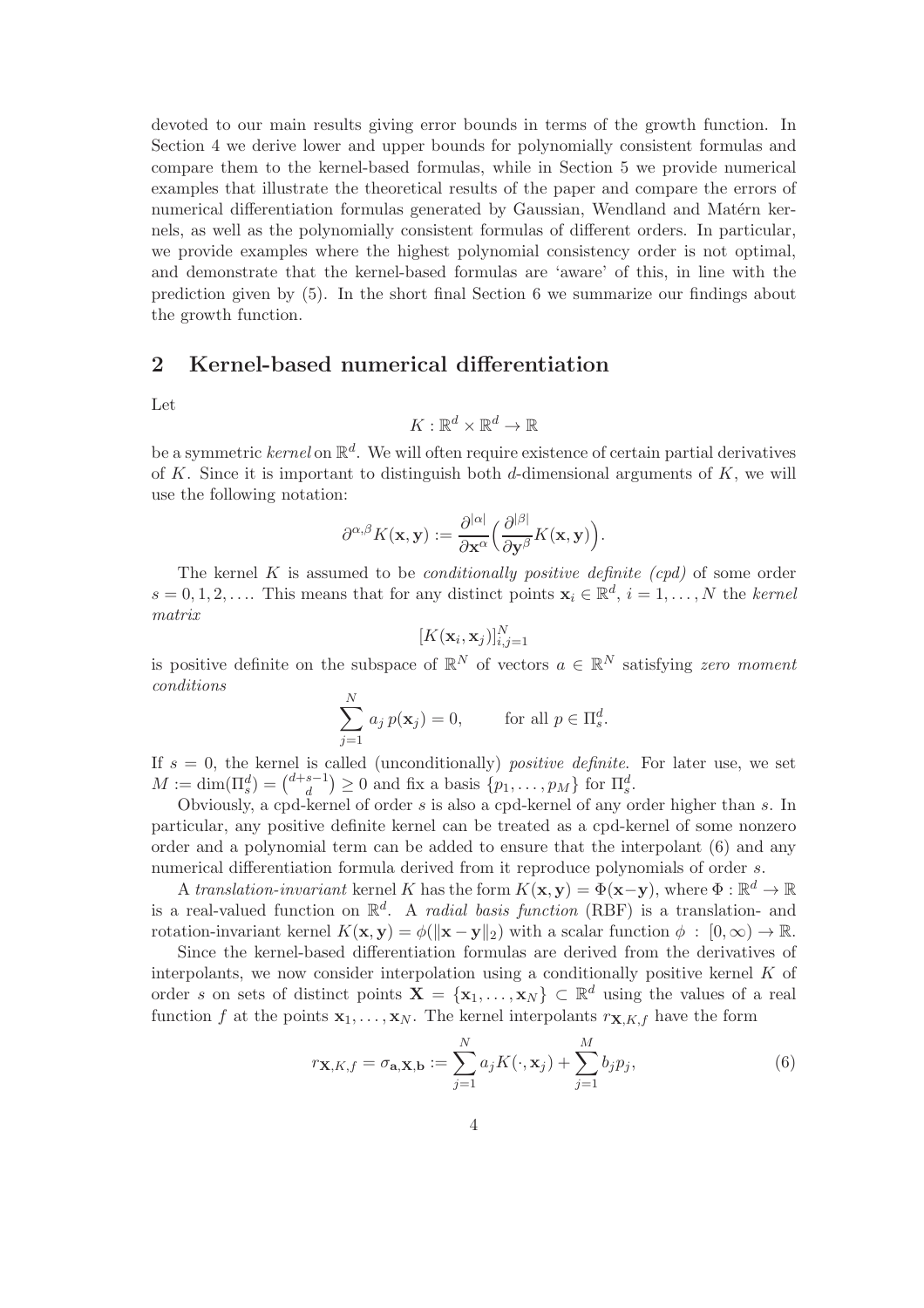where the coefficients  $\mathbf{a} = \{a_j\} \in \mathbb{R}^N$  and  $\mathbf{b} = \{b_j\} \in \mathbb{R}^M$  in (6) are determined from the conditions

$$
r_{\mathbf{X},K,f}(\mathbf{x}_k) = \sum_{j=1}^N a_j K(\mathbf{x}_k,\mathbf{x}_j) + \sum_{j=1}^M b_j p_j(\mathbf{x}_k) = f_k, \qquad k = 1,\ldots,N,
$$
 (7)

and

$$
\sum_{j=1}^{N} a_j p_i(\mathbf{x}_j) = 0, \qquad 1 \le i \le M.
$$
 (8)

This is uniquely solvable (see e.g. [13]) under the assumptions that  $N \geq M = \dim \Pi_s^d$ and **X** is a unisolvent set for  $\Pi_s^d$ , that is  $p|\mathbf{x}| = 0$  implies  $p = 0$ .

The representation (6) of functions is a direct sum, as can be easily shown, and we view it as a split into a kernel part and a polynomial part. Now conditional positive definiteness implies that

$$
(\sigma_{\mathbf{a}, \mathbf{X}, \mathbf{b}}, \sigma_{\mathbf{c}, \mathbf{Y}, \mathbf{d}})_K := \sum_{\mathbf{x}_j \in \mathbf{X}} \sum_{\mathbf{y}_k \in \mathbf{Y}} a_j K(\mathbf{x}_j, \mathbf{y}_k) c_k
$$

is a semi-inner product which is zero on the polynomial part (if present) and an inner product on the kernel part of (6). Going over to the completion turns the kernel part into a Hilbert space, and thus there is a *native* space  $\mathcal{F}_K$  of functions on  $\Omega$  which is the direct sum of a Hilbert space and the polynomial space  $\prod_s^d$ , arising as completion of the space of functions of the form (6). It is not straightforward to interpret the abstract completion as a space of functions, but we leave details on this to [9].

Since we want to discuss differentiation formulas, we have to consider continuous linear functionals on the native space. This starts with functionals of the form

$$
\lambda_{\mathbf{a}, \mathbf{X}} : f \mapsto \sum_{j=1}^{N} a_j f(\mathbf{x}_j)
$$
\n(9)

for all sets  $\mathbf{X} = \{x_1, \ldots, x_N\}$  that are  $\prod_{s=1}^{d}$ -unisolvent and all vectors  $\mathbf{a} \in \mathbb{R}^N$  that satisfy zero moment conditions on **X** in the sense of (8), that is  $\lambda_{a,\mathbf{X}} p = 0$  for each  $p \in \Pi_s^d$ . We can define an inner product on these functionals by

$$
(\lambda_{\mathbf{a},\mathbf{X}}, \lambda_{\mathbf{c},\mathbf{Y}})_K := \sum_{\mathbf{x}_j \in \mathbf{X}} \sum_{\mathbf{y}_k \in \mathbf{Y}} a_j K(\mathbf{x}_j, \mathbf{y}_k) c_k = \lambda_{\mathbf{a},\mathbf{X}} \sigma_{\mathbf{c},\mathbf{Y},0} = (\sigma_{\mathbf{a},\mathbf{X},0}, \sigma_{\mathbf{c},\mathbf{Y},0})_K
$$
(10)

and this implies that on the functionals of the above form we have the Riesz map

$$
R(\lambda_{\mathbf{a},\mathbf{X}})=\sigma_{\mathbf{a},\mathbf{X},0}
$$

mapping functionals into functions arising as kernel parts of (6). This carries over to the completions of the pre–Hilbert spaces, and we see that continuous linear functionals on the native space arise as limits of functionals of the form (9) under the topology induced by the inner product (10). Furthermore, (10) implies that

$$
|\lambda_{\mathbf{a},\mathbf{X}}f| = |(\sigma_{\mathbf{a},\mathbf{X},0},f)_K| \leq ||\sigma_{\mathbf{a},\mathbf{X},0}||_K||f||_K = ||\lambda_{\mathbf{a},\mathbf{X}}||_K||f||_K
$$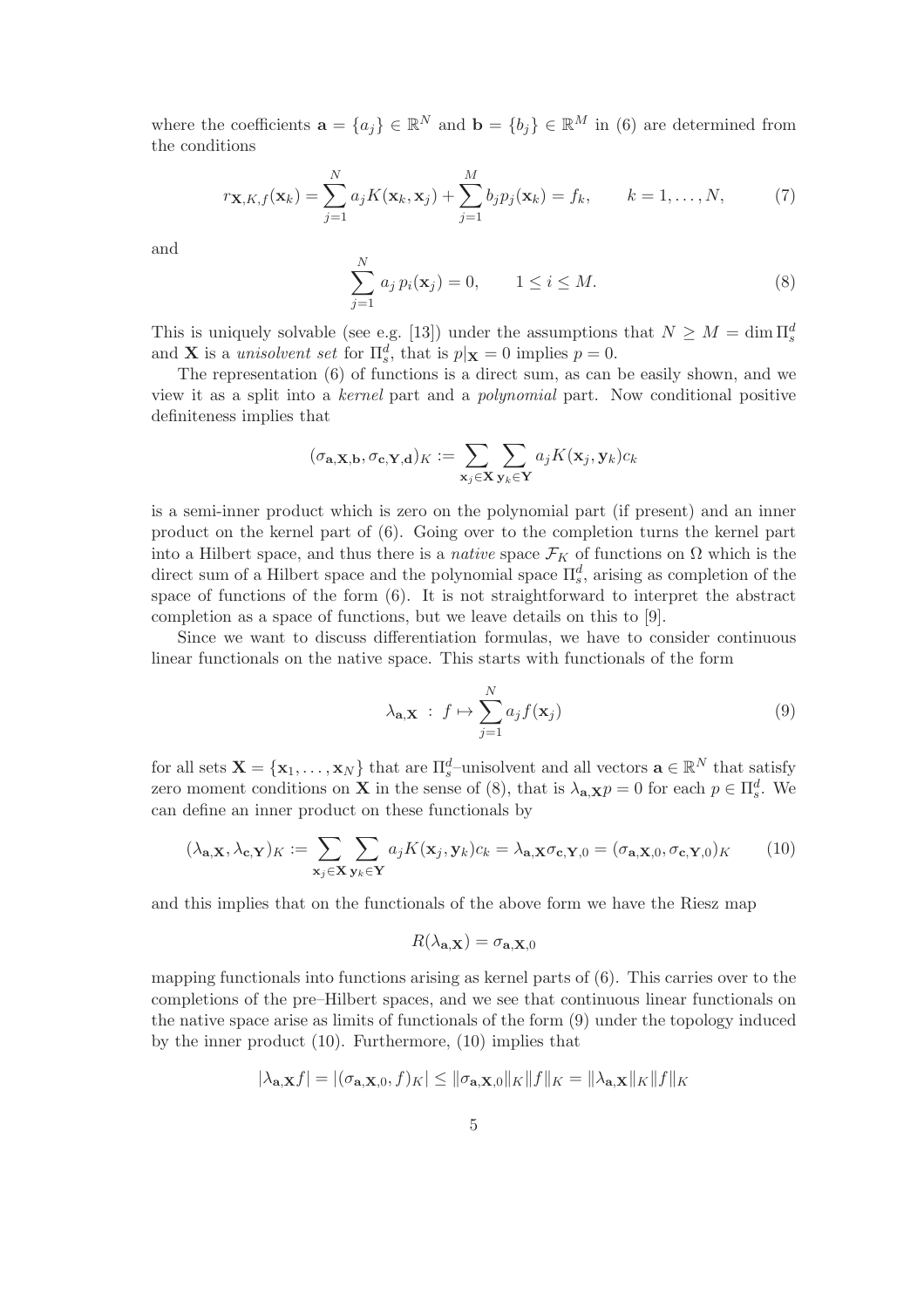holds for all functions  $f \in \mathcal{F}_K$ , and

$$
\|\lambda_{\mathbf{a},\mathbf{X}}\|_{K}^{2} = \sum_{j,k=1}^{N} a_{j} a_{k} K(\mathbf{x}_{j}, \mathbf{x}_{k}) = \lambda_{\mathbf{a},\mathbf{X}}^{\mathbf{x}} \lambda_{\mathbf{a},\mathbf{X}}^{\mathbf{y}} K(\mathbf{x}, \mathbf{y})
$$
(11)

where the upper index shows the variable that the functional acts on. This proves that all functionals  $\lambda$  will be admissible that arise as limits of functionals of the form  $\lambda_{a,X}$ and give the right–hand side of the above equation a finite limit. Moreover, for any such functional we have  $\lambda^{\mathbf{y}} K(\cdot, \mathbf{y}) \in \mathcal{F}_K$ , and (11) remains valid in the form

$$
\|\lambda\|_{K}^{2} = \|\lambda^{\mathbf{y}} K(\cdot, \mathbf{y})\|_{K}^{2} = \lambda^{\mathbf{x}} \lambda^{\mathbf{y}} K(\mathbf{x}, \mathbf{y}).
$$
\n(12)

**Lemma 2.** The linear functional  $\partial_{\mathbf{z}}^{\alpha}$  :  $f \mapsto \partial^{\alpha} f(\mathbf{z})$  for a fixed  $\mathbf{z} \in \Omega$  and  $|\alpha| \geq s$  is continuous on  $\mathcal{F}_K$  if  $\partial^{\alpha,\alpha} K(\mathbf{z}, \mathbf{z})$  exists.

*Proof.* We take finite–difference approximations to  $\partial_{\mathbf{z}}^{\alpha}$  of the form  $\lambda_{\mathbf{a},\mathbf{X}}$  with  $\Pi_{s}^{d}$ –unisolvent sets  $X$  and let all points move towards  $z$  to produce the derivative in the limit. The functionals  $\lambda_{\mathbf{a},\mathbf{X}}$  vanish on  $\prod_s^d$  because  $\lambda_{\mathbf{a},\mathbf{X}}p$  reproduces  $\partial_{\mathbf{z}}^{\alpha}p$  exactly for all  $p \in \prod_s^d$ .

The above argument fails for lower–order derivatives, since we need that the functionals  $\lambda_{\mathbf{a},\mathbf{X}}$  vanish on  $\Pi_s^d$ . But there is a workaround:

Lemma 3. All functionals of the form

$$
\mu_{\mathbf{b},\mathbf{Y},\mathbf{z}}^{\alpha} : f \mapsto \partial^{\alpha} f(\mathbf{z}) - \sum_{j=1}^{M} b_j f(\mathbf{y}_j)
$$
\n(13)

that vanish on  $\Pi_s^d$  and are based on  $\Pi_s^d$ -unisolvent sets **Y** are continuous on  $\mathcal{F}_K$  if  $\partial^{\alpha,\alpha} K(\mathbf{z},\mathbf{z})$  exists.

*Proof.* We take finite–difference approximations to  $\partial_{\mathbf{z}}^{\alpha}$  of the form  $\lambda_{\mathbf{a},\mathbf{X}}$  with  $\Pi_{s}^{d}$ –unisolvent sets **X** not containing **z** or points of **Y**, such that  $\lambda_{a,X}p = \partial_a^{\alpha}p$  for all  $p \in \Pi_s^d$ , but we do not assume zero moment conditions for the coefficient vectors **a** on  $\Pi_s^d$ . Then we consider the functional

$$
f \mapsto \lambda_{\mathbf{a}, \mathbf{X}} f - \sum_{j=1}^{M} b_j f(\mathbf{y}_j) = \lambda_{\mathbf{a}, \mathbf{X}} f - \partial^{\alpha} f(\mathbf{z}) + \mu_{\mathbf{b}, \mathbf{Y}, \mathbf{z}}^{\alpha}
$$

which is based on the unisolvent set  $\mathbf{X} \cup \mathbf{Y}$ . This functional vanishes on  $\Pi_s^d$  because  $\lambda_{\mathbf{a},\mathbf{X}} p$  reproduces  $\partial_{\mathbf{z}}^{\alpha} p$  exactly for all  $p \in \Pi_s^d$ . Thus the functional can be used in the standard argument, and we can let all points of  $X$  move towards  $z$  to produce the limit functional  $\mu_{\mathbf{b},\mathbf{Y},\mathbf{z}}^{\alpha}$ .  $\Box$ 

Of course, the above results generalize to values of linear differential operators:

**Lemma 4.** Let  $D$  be a linear differential operator of order  $k$ . All functionals of the form

$$
\mu_{\mathbf{b},\mathbf{Y},\mathbf{z}} : f \mapsto Df(\mathbf{z}) - \sum_{j=1}^{M} b_j f(\mathbf{y}_j)
$$
(14)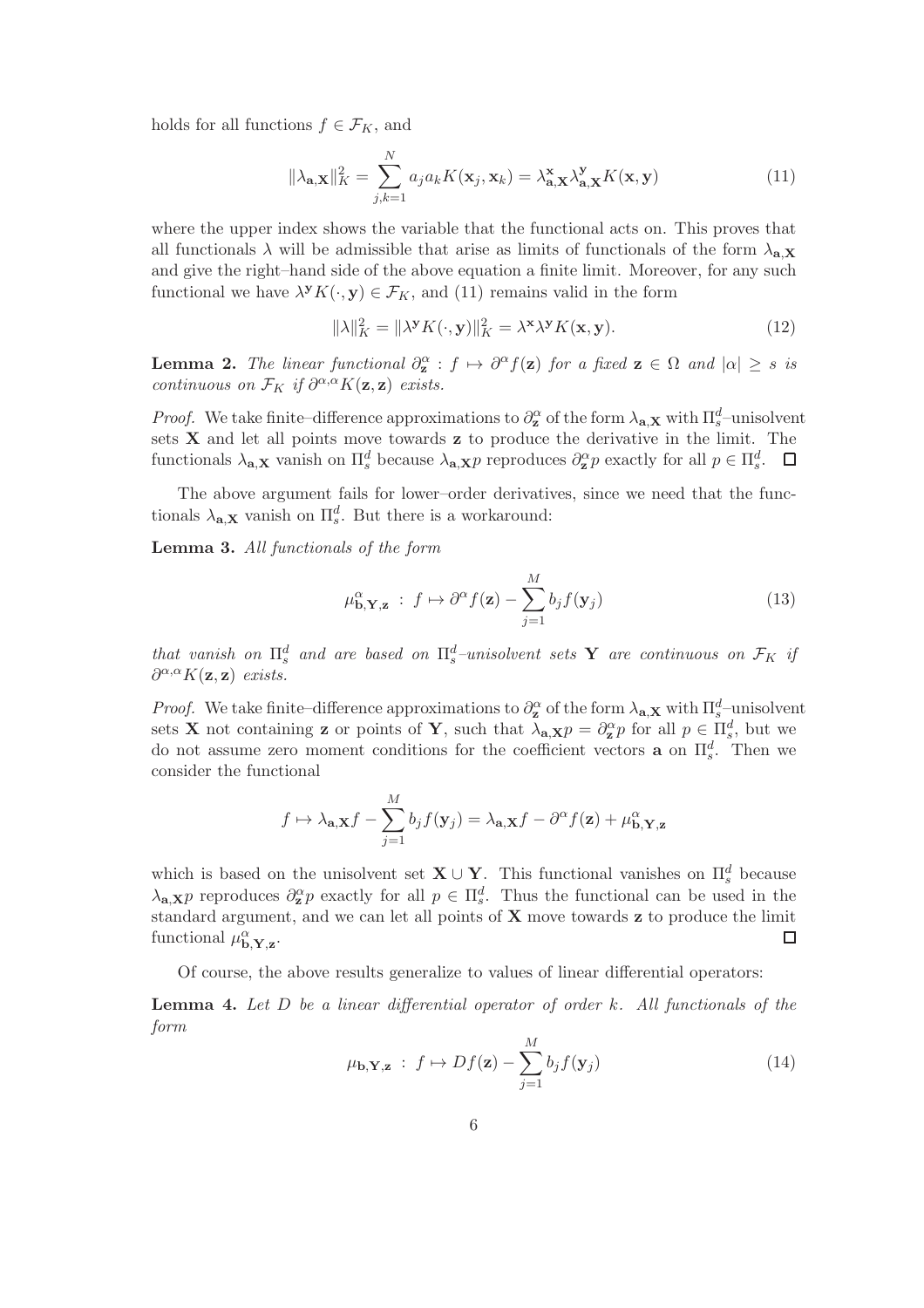that vanish on  $\Pi_s^d$  and are based on  $\Pi_s^d$ -unisolvent sets **Y** are continuous on  $\mathcal{F}_K$  if  $\partial^{\alpha,\alpha} K(\mathbf{z},\mathbf{z})$  exists for all  $|\alpha| \leq k$ . Moreover,

$$
\|\mu_{\mathbf{b}, \mathbf{Y}, \mathbf{z}}\|_{K}^{2} = \mu_{\mathbf{b}, \mathbf{Y}, \mathbf{z}}^{\mathbf{x}} \mu_{\mathbf{b}, \mathbf{Y}, \mathbf{z}}^{\mathbf{y}} K(\mathbf{x}, \mathbf{y}).
$$
\n(15)

For the goals of this paper, we shall focus on functionals of the form (14), but note that more general functionals are admissible as well, e.g. local integrals over derivatives.

Concerning approximations of derivatives, we should add a practical recipe. The linear system

$$
\sum_{j=1}^{N} u_j(\mathbf{x}) K(\mathbf{x}_k, \mathbf{x}_j) + \sum_{j=1}^{M} v_j(\mathbf{x}) p_j(x_k) = K(\mathbf{x}, \mathbf{x}_k), 1 \le k \le N,
$$
\n
$$
\sum_{j=1}^{N} u_j(\mathbf{x}) p_i(\mathbf{x}_j) + 0 = p_i(\mathbf{x}), 1 \le i \le M,
$$
\n(16)

is uniquely solvable as well as (7) and (8), having the same coefficient matrix. The solution functions  $u_1, \ldots, u_N$  are a Lagrange basis, i.e. they satisfy  $u_j(\mathbf{x}_k) = \delta_{jk}, 1 \leq$  $j, k \leq N$ , and they are a linear combination of the functions  $p_1, \ldots, p_M$  as well as  $K(\cdot, \mathbf{x}_1), \ldots, K(\cdot, \mathbf{x}_N)$ , but, as can be shown by some linear algebra, their coefficients in terms of the latter satisfy zero moment conditions on X. Some more details on the Lagrange basis are in [11, Section 3.3].

Thus the interpolant  $r_{\mathbf{X},K,f}$  to some function f can be written as

$$
r_{\mathbf{X},K,f} = \sum_{j=1}^{N} u_j f(\mathbf{x}_j),
$$

and each derivative thereof takes the form

$$
\partial^{\alpha} r_{\mathbf{X}, K, f} = \sum_{j=1}^{N} \underbrace{\partial^{\alpha} u_j}_{\text{weights}} f(\mathbf{x}_j) \approx \partial^{\alpha} f
$$

fitting into (3) if evaluated at **z**. These derivatives exist if the derivatives  $\partial^{\alpha} K(\cdot, \mathbf{x}_j)$  exist, since they are obtained from them via the linear system. Note that the above equation directly gives the approximation of a derivative via kernel methods. In particular, by applying  $\lambda := \delta_{\mathbf{z}} D$  to both sides of (16), we see that the weight vector **w** of the numerical differentiation formula

$$
Df(\mathbf{z}) \approx Dr_{\mathbf{X}, K, f}(\mathbf{z}) = \sum_{j=1}^{N} w_j f(\mathbf{x}_j),
$$
\n(17)

where  $w_j = Du_j(\mathbf{z})$ , can be obtained by solving the linear system

$$
\sum_{j=1}^{N} w_j K(\mathbf{x}_k, \mathbf{x}_j) + \sum_{j=1}^{M} c_j p_j(x_k) = \delta_{\mathbf{z}} DK(\cdot, \mathbf{x}_k), \qquad 1 \le k \le N,
$$
\n
$$
\sum_{j=1}^{N} w_j p_i(\mathbf{x}_j) + 0 = \delta_{\mathbf{z}} D p_i, \qquad 1 \le i \le M.
$$
\n(18)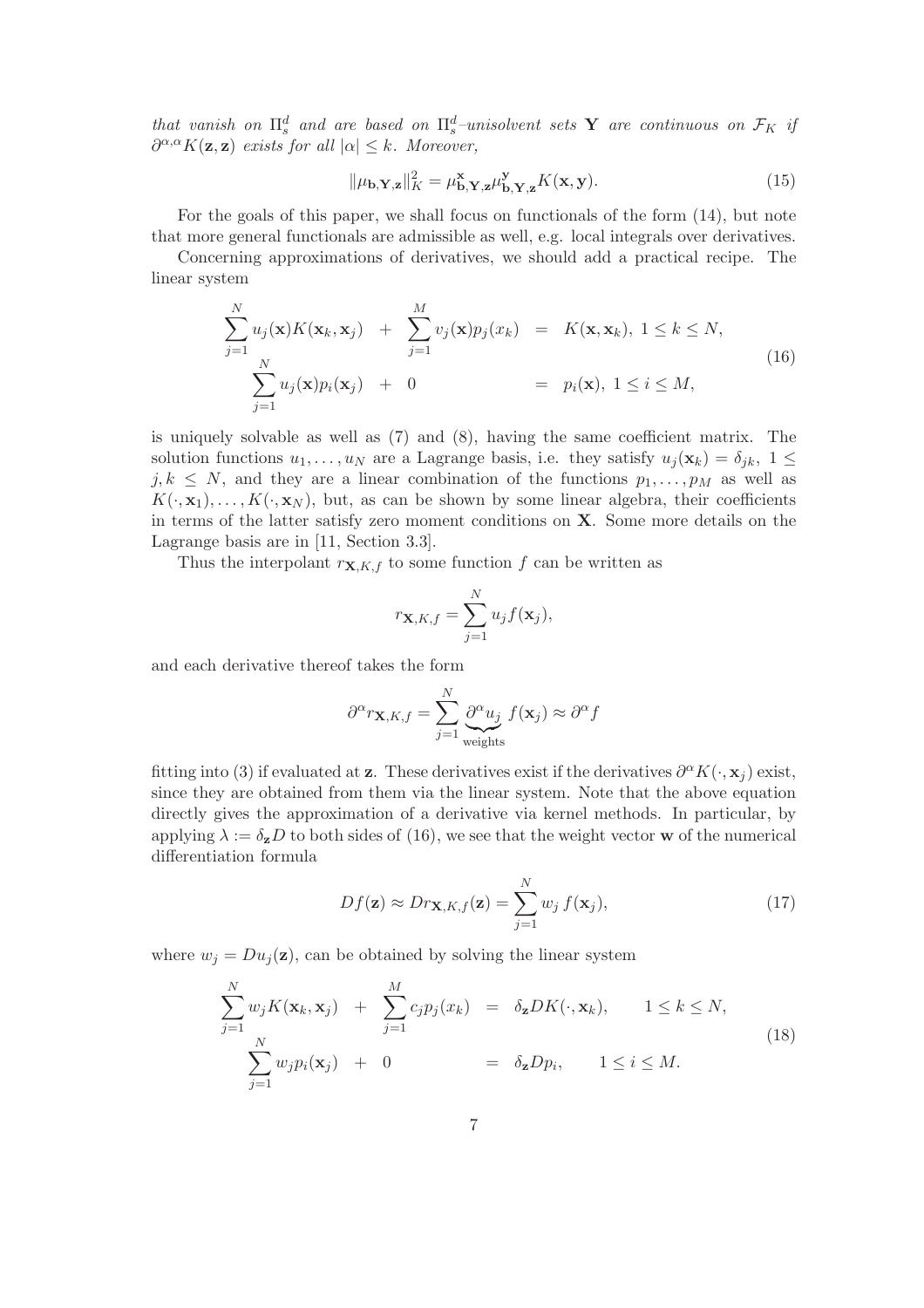Note that the components of the "dummy" vector c are not needed for the numerical differentiation.

Note further that we have polynomial reproduction

$$
r_{\mathbf{X}, K, p} = p \quad \text{ for all } \ p \in \Pi_s^d
$$

and hence

$$
Dp(\mathbf{z}) = \sum_{j=1}^{N} w_j p(\mathbf{x}_j) \quad \text{for all } p \in \Pi_s^d
$$

in the conditionally positive definite case of order  $s$  due to the second set of equations in (16).

We summarize the results of this section in the following statement.

**Proposition 5.** Let  $D$  be a linear differential operator of order  $k$  and let  $K$  be a cpdkernel of order s. Kernel–based numerical differentiation formula (17) is well defined as long as  $\partial^{\alpha,\beta} K(\mathbf{z}, \mathbf{z})$  exists for all  $|\alpha|, |\beta| \leq k$  and **X** is a unisolvent set for  $\Pi_s^d$ . The formula (17) is exact for  $p \in \Pi_s^d$  and its weight vector **w** can be found by solving the linear system  $(18)$ .  $\Box$ 

In the translation-invariant case  $K(\mathbf{x}, \mathbf{y}) = \Phi(\mathbf{x} - \mathbf{y})$  on  $\mathbb{R}^d$ , the *native space*  $\mathcal{F}_K$ generated by the kernel  $K$  can be described with the help of the *generalised Fourier* transform  $\hat{f}$  as

$$
\mathcal{F}_K = \{ f \in L_2(\mathbb{R}^d) : ||f||_K < \infty \},\
$$

where the (semi-) norm is

$$
||f||_K := (2\pi)^{-d/4} ||\hat{f}/\sqrt{\hat{\Phi}}||_{L_2(\mathbb{R}^d)}, \qquad f \in L_2(\mathbb{R}^d),
$$

see [13, Theorem 10.21]. Recall that  $\hat{f}$  is given for any  $f \in L_1(\mathbb{R}^d)$  by the usual formula

$$
\hat{f}(\mathbf{x}) = (2\pi)^{-d/2} \int_{\mathbb{R}^d} e^{-i\mathbf{x}^T \boldsymbol{\omega}} f(\boldsymbol{\omega}) \, \mathrm{d}\boldsymbol{\omega}, \qquad \mathbf{x} \in \mathbb{R}^d,
$$

and it is defined in a distributional sense for certain functions  $f \notin L_1(\mathbb{R}^d)$ , see e.g. [13, Section 8.2].

In the Fourier case, functionals  $\lambda$  have a complex-valued formal Fourier transform  $\lambda$  defined via

$$
\lambda(f) = (2\pi)^{-d/2} \int_{\mathbb{R}^d} \hat{f}(\boldsymbol{\omega}) \, \hat{\lambda}(\boldsymbol{\omega}) \, \mathrm{d}\boldsymbol{\omega}
$$

on functions  $f$  for which this integral exists. By Cauchy–Schwarz inequality, continuity on the native space of  $\Phi$  holds if

$$
\|\lambda\|_K^2 = (2\pi)^{-d/2} \int_{\mathbb{R}^d} \hat{\Phi}(\boldsymbol{\omega}) |\hat{\lambda}(\boldsymbol{\omega})|^2 \, \mathbf{d}\boldsymbol{\omega} < \infty
$$

This is  $\lambda^{\mathbf{y}} \overline{\lambda^{\mathbf{x}} \Phi(\mathbf{x}-\mathbf{y})}$ , illustrating Lemmas 2 and 3.

To shed some light on the hidden peculiarities here, we consider the example of thin–plate splines  $\Phi(\mathbf{x} - \mathbf{y}) = \|\mathbf{x} - \mathbf{y}\|_2^2 \log \|\mathbf{x} - \mathbf{y}\|_2$  in  $\mathbb{R}^2$ , which is a conditionally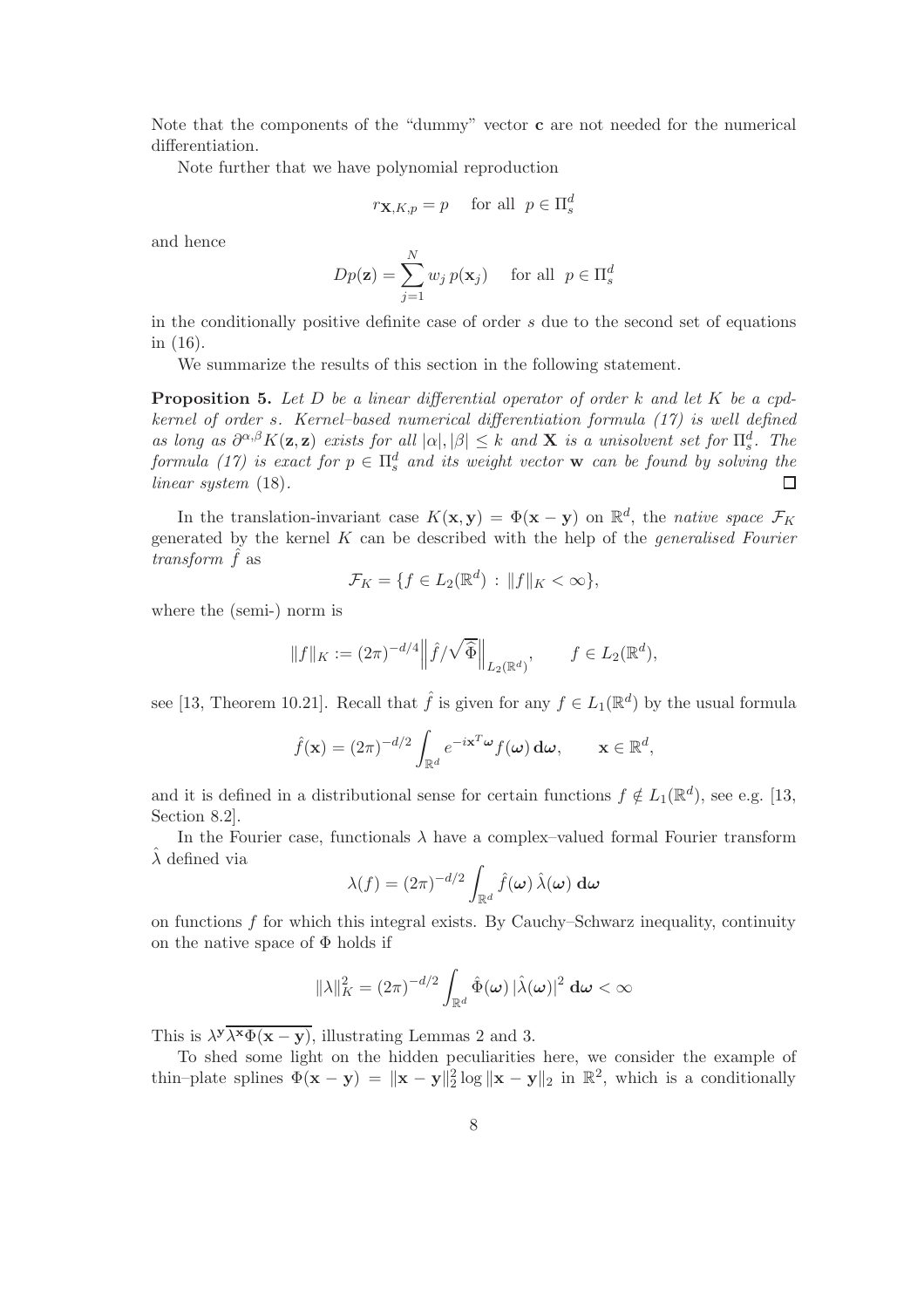positive definite radial kernel of order 2. It is the fundamental solution of the biharmonic equation, and since the Fourier transform of  $-\Delta$  is  $\|\omega\|_2^2$ , its generalized Fourier transform in  $\mathbb{R}^2$  thus is  $\hat{\Phi}(\omega) = ||\omega||_2^{-4}$  up to a constant [13, Theorem 8.17]. In this case, continuous linear functionals are required to vanish on linear polynomials, and point evaluation functionals are not continuous. After quite some work, the native space can be identified with a Beppo–Levi space [13, Theorem 10.43], and we get continuous linear functionals if we compose  $L_2$  functionals with second derivatives, e.g.  $\lambda(f) = -\mu(\Delta f)$ with  $\mu \in (L_2(\mathbb{R}^2))^*$ . Their norms then are

$$
\|\lambda\|_K^2 = (2\pi)^{-d/2} \int_{\mathbb{R}^d} \hat{\Phi}(\omega) |\hat{\Delta}(\omega)|^2 |\hat{\mu}(\omega)|^2 \, d\omega = (2\pi)^{-d/2} \int_{\mathbb{R}^d} |\hat{\mu}(\omega)|^2 \, d\omega.
$$

Lemma 2 is not applicable because the kernel is not smooth enough, while Lemma 3 works for  $|\alpha| \leq 1$ . On the other hand, Proposition 5 allows  $|\alpha| = 2$ , but not with continuity.

### 3 Error bounds in terms of a growth function

We now proceed towards error bounds for kernel–based approximations of derivative formulas. We start with a slight generalization of a standard result in kernel based approximation, see e.g. [13, Theorem 11.4 and 11.5]:

**Lemma 6.** Let  $\lambda$  be a linear functional of the form  $\lambda = \delta_{\mathbf{z}}D$ , that is  $\lambda f = Df(\mathbf{z})$ , where D is a linear differential operator of order k. Assume that  $\partial^{\alpha,\beta}K(\mathbf{z},\mathbf{z})$  exists for all  $|\alpha|, |\beta| \leq k$ . Furthermore, let **X** be a unisolvent set for  $\prod_s^d$ . Then the interpolant  $r_{\mathbf{X},K,f}$ to a function  $f \in \mathcal{F}_K$  satisfies

$$
|\lambda f - \lambda r_{\mathbf{X}, K, f}| \le P_{\lambda, \mathbf{X}} \|f\|_{K},\tag{19}
$$

where  $P_{\lambda, \mathbf{X}}$  is the power function defined by

$$
P_{\lambda,\mathbf{X}}^2 = \min\left\{Q_{\lambda,\mathbf{X}}(\mathbf{w}) : \mathbf{w} \in \mathbb{R}^N, \lambda p = \sum_{j=1}^N w_j p(\mathbf{x}_j) \text{ for all } p \in \Pi_s^d\right\},\qquad(20)
$$

where

$$
Q_{\lambda,\mathbf{X}}(\mathbf{w}) := \epsilon_{\lambda,\mathbf{X},\mathbf{w}}^{\mathbf{X}} \epsilon_{\lambda,\mathbf{X},\mathbf{w}}^{\mathbf{Y}} K(\mathbf{x}, \mathbf{y}), \qquad with \quad \epsilon_{\lambda,\mathbf{X},\mathbf{w}} := \lambda - \sum_{j=1}^{N} w_j \, \delta_{\mathbf{x}_j}.
$$
 (21)

Proof. We consider the functional

$$
\mu : f \mapsto \lambda f - \lambda r_{\mathbf{X}, K, f} = \lambda f - \sum_{j=1}^{N} f(\mathbf{x}_j) \lambda u_j
$$

on the native space  $\mathcal{F}_K$  using the Lagrange basis of (16). It vanishes on  $\Pi_s^d$  due to polynomial reproduction of interpolants, and it is a special case of the functionals  $\epsilon_{\lambda,\mathbf{X},\mathbf{w}}$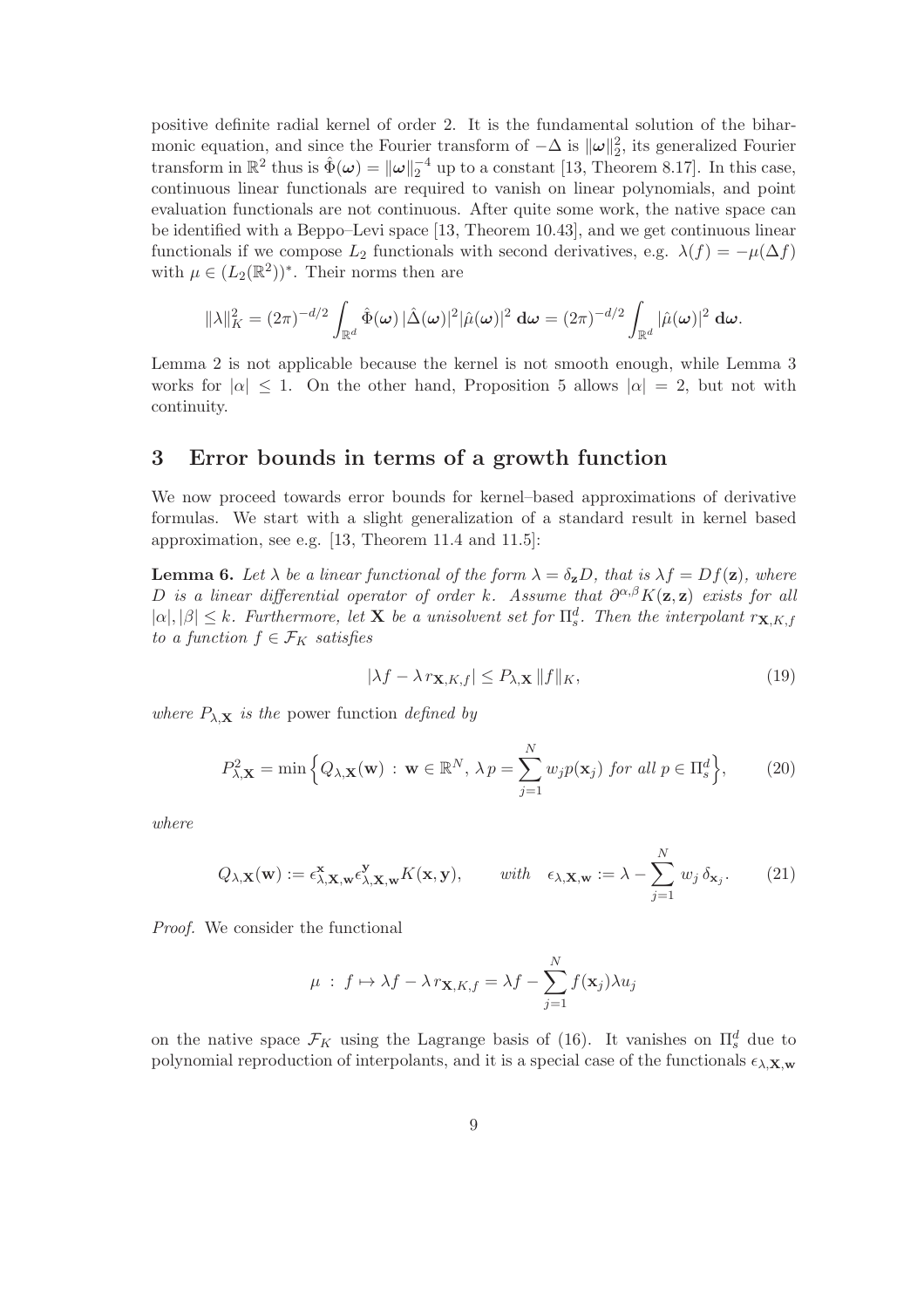in (21) for  $w_j = \lambda u_j$ . Due to our assumptions on  $\lambda$ , all functionals  $\epsilon_{\lambda,\mathbf{X},\mathbf{w}}$  vanishing on  $\Pi_s^d$  satisfy Lemma 4, so that the quadratic form  $Q_{\lambda,\mathbf{X}}(\mathbf{w})$  is well-defined and

$$
\|\epsilon_{\lambda,\mathbf{X},\mathbf{w}}\|_{K}^{2} = \epsilon_{\lambda,\mathbf{X},\mathbf{w}}^{\mathbf{x}} \epsilon_{\lambda,\mathbf{X},\mathbf{w}}^{\mathbf{y}} K(\mathbf{x},\mathbf{y}) = Q_{\lambda,\mathbf{X}}(\mathbf{w}),
$$

which proves

$$
|\epsilon_{\lambda, \mathbf{X}, \mathbf{w}} f|^2 \le Q_{\lambda, \mathbf{X}}(\mathbf{w}) \|f\|_K^2
$$

for all coefficient vectors w admissible in (20).

The minimization of the quadratic form  $Q_{\lambda,\mathbf{X}}(\mathbf{w})$  with respect to w under the conditions of polynomial reproduction in (20) can be carried out via Lagrange multipliers in a standard way [13, Theorem 11.5], and the result is the system (16). This proves that the optimal **w** is given by  $w_j = \lambda u_j$ , and we get (19).  $\Box$ 

The above result shows in particular that

$$
Dr_{\mathbf{X},K,f}(\mathbf{z}) = \sum_{j=1}^{N} w_j^* f(x_j), \qquad w_j^* = \lambda u_j, \quad j = 1, ..., N,
$$

provides the *optimal recovery* of  $Df(\mathbf{z})$  for f in the native space  $\mathcal{F}_K$  among all numerical differentiation formulas exact for polynomials in  $\Pi_s^d$ . Namely, under the hypotheses of Lemma 6, let w be any weight vector satisfying the condition of polynomial reproduction in (20). We have shown that

$$
\sup_{\|f\|_{K}\leq 1}|Df(\mathbf{z})-\sum_{j=1}^{N}w_{j}f(x_{j})|=\sqrt{Q_{\lambda,\mathbf{X}}(\mathbf{w})},
$$
\n(22)

whereas

$$
\sup_{\|f\|_{K}\leq 1} |Df(\mathbf{z}) - \sum_{j=1}^{N} w_{j}^{*} f(x_{j})| = \sqrt{Q_{\lambda, \mathbf{X}}(\mathbf{w}^{*})} = P_{\lambda, \mathbf{X}},
$$
\n(23)

which is the infimum of  $\sqrt{Q_{\lambda,\mathbf{X}}(\mathbf{w})}$  over all such weights w.

We now deduce an upper bound for  $Q_{\lambda,\mathbf{X}}(\mathbf{w})$  by using the Boolean sum of Taylor polynomials of  $K$  with respect to  $x$  and  $y$  at  $z$ . Note that Boolean sums have been used previously in the framework of fill distance estimates, see e.g. [13, Theorem 11.13].

**Lemma 7.** Let  $\lambda = \delta_{\mathbf{z}}D$ , that is  $\lambda f = Df(\mathbf{z})$ , where D is a linear differential operator of order k, and let  $\mathbf{X} = {\mathbf{x}_1 \dots, \mathbf{x}_N} \subset \mathbb{R}^d$  be a  $\prod_s^d$ -unisolvent set. Assume that for some  $q \geq \max\{s, k+1\}$ , the cpd kernel K of order s possesses continuous partial derivatives  $\partial^{\alpha,\beta}K(\mathbf{x},\mathbf{y}), |\alpha|, |\beta| \leq q$  for all  $(\mathbf{x},\mathbf{y}) \in \Omega_{\mathbf{z}} \times \Omega_{\mathbf{z}},$  where  $\Omega_{\mathbf{z}} \subset \mathbb{R}^d$  is any domain that contains  $\{z\} \cup X$  and is star-shaped with respect to z. Furthermore, let w satisfy  $\lambda p = \sum_{j=1}^{N} w_j p(\mathbf{x}_j)$  for all  $p \in \Pi_q^d$ . Then

$$
Q_{\lambda,\mathbf{X}}(\mathbf{w}) \leq \Big(\frac{1}{q!} \sum_{i=1}^{N} |w_i| \, \|\mathbf{x}_i - \mathbf{z}\|_2^q\Big)^2 \Big(\sum_{|\alpha|, |\beta|=q} \binom{q}{\alpha} \binom{q}{\beta} \max_{\mathbf{x},\mathbf{y} \in S_{\mathbf{z},\mathbf{X}}} |\partial^{\alpha,\beta} K(\mathbf{x}, \mathbf{y})|^2\Big)^{1/2},\tag{24}
$$

where

$$
S_{\mathbf{z},\mathbf{X}} := \bigcup_{i=1}^N [\mathbf{z}, \mathbf{x}_i] \subset \Omega_{\mathbf{z}}.
$$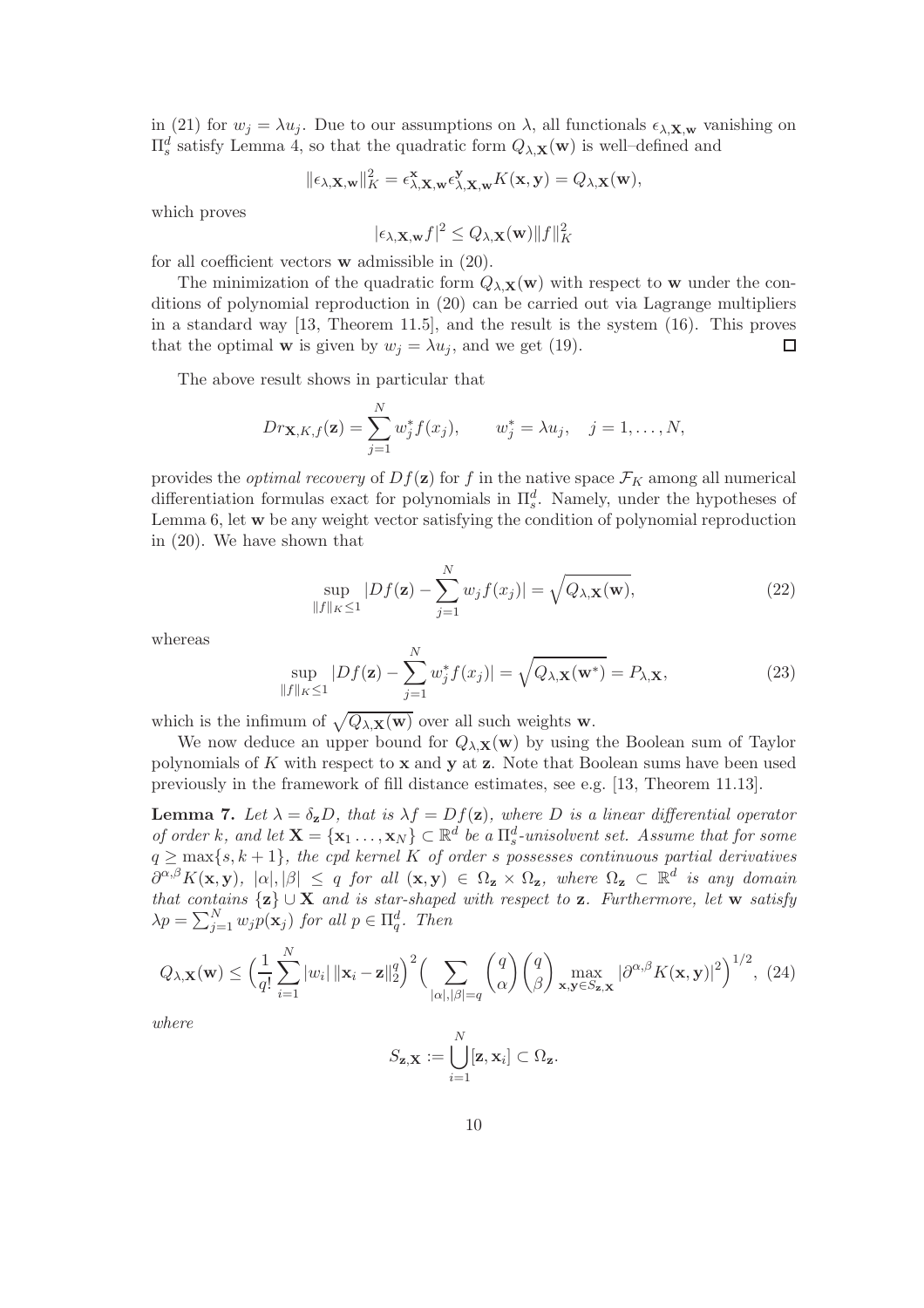*Proof.* Let  $T_{q,z}f$  denote the Taylor polynomial of order q of a function f centered at z

$$
T_{q,\mathbf{z}}f(\mathbf{x}) = \sum_{|\alpha| < q} \frac{(\mathbf{x} - \mathbf{z})^{\alpha}}{\alpha!} \partial^{\alpha} f(\mathbf{z}).\tag{25}
$$

Then, by a well-known remainder formula, for any  $f \in C<sup>q</sup>(\Omega<sub>z</sub>)$ ,

$$
f(\mathbf{x}) - T_{q,\mathbf{z}}f(\mathbf{x}) = q \sum_{|\alpha|=q} \frac{(\mathbf{x} - \mathbf{z})^{\alpha}}{\alpha!} \int_0^1 (1-t)^{q-1} \partial^{\alpha} f(\mathbf{z} + t(\mathbf{x} - \mathbf{z})) dt, \quad \mathbf{x} \in \Omega_{\mathbf{z}}.
$$
 (26)

Since  $K(\mathbf{x},\cdot) \in C^q(\Omega_{\mathbf{z}})$  for each  $\mathbf{x} \in \Omega_{\mathbf{z}}$ , its Taylor polynomial in y,

$$
T_{q,\mathbf{z}}^{\mathbf{y}} K(\mathbf{x}, \mathbf{y}) = \sum_{|\alpha| \le q} \frac{(\mathbf{y} - \mathbf{z})^{\alpha}}{\alpha!} \partial^{0,\alpha} K(\mathbf{x}, \mathbf{z}),
$$

satisfies

$$
K(\mathbf{x}, \mathbf{y}) - T_{q, \mathbf{z}}^{\mathbf{y}} K(\mathbf{x}, \mathbf{y}) = q \sum_{|\alpha| = q} \frac{(\mathbf{y} - \mathbf{z})^{\alpha}}{\alpha!} \int_0^1 (1 - t)^{q - 1} \partial^{0, \alpha} K(\mathbf{x}, \mathbf{z} + t(\mathbf{y} - \mathbf{z})) dt
$$

for all  $\mathbf{x}, \mathbf{y} \in \Omega_{\mathbf{z}}$ . Since  $\partial^{0,\alpha} K(\cdot, \mathbf{y}) \in C^q(\Omega_{\mathbf{z}}), |\alpha| < q$ , for any fixed  $\mathbf{y} \in \Omega_{\mathbf{z}}$ , we can apply the remainder formula to the Taylor polynomial of  $S(\mathbf{x}, \mathbf{y}) := K(\mathbf{x}, \mathbf{y}) - T_{q,\mathbf{z}}^{\mathbf{y}} K(\mathbf{x}, \mathbf{y})$  in x, which gives

$$
S(\mathbf{x}, \mathbf{y}) - T_{q, \mathbf{z}}^{\mathbf{x}} S(\mathbf{x}, \mathbf{y}) = q \sum_{|\alpha| = q} \frac{(\mathbf{x} - \mathbf{z})^{\alpha}}{\alpha!} \int_0^1 (1 - t)^{q-1} \partial^{\alpha, 0} S(\mathbf{z} + t(\mathbf{x} - \mathbf{z}), \mathbf{y}) dt.
$$

We observe that

$$
S(\mathbf{x}, \mathbf{y}) - T_{q, \mathbf{z}}^{\mathbf{x}} S(\mathbf{x}, \mathbf{y}) = K(\mathbf{x}, \mathbf{y}) - P(\mathbf{x}, \mathbf{y}),
$$

where  $P(\mathbf{x}, \mathbf{y})$  is the Boolean sum of Taylor polynomials,

$$
P(\mathbf{x}, \mathbf{y}) = T_{q, \mathbf{z}}^{\mathbf{x}} K(\mathbf{x}, \mathbf{y}) + T_{q, \mathbf{z}}^{\mathbf{y}} K(\mathbf{x}, \mathbf{y}) - T_{q, \mathbf{z}}^{\mathbf{x}} T_{q, \mathbf{z}}^{\mathbf{y}} K(\mathbf{x}, \mathbf{y})
$$
  
= 
$$
\sum_{|\alpha| < q} \frac{(\mathbf{x} - \mathbf{z})^{\alpha}}{\alpha!} \partial^{\alpha, 0} K(\mathbf{z}, \mathbf{y}) + \sum_{|\alpha| < q} \frac{(\mathbf{y} - \mathbf{z})^{\alpha}}{\alpha!} \partial^{0, \alpha} K(\mathbf{x}, \mathbf{z})
$$
  
- 
$$
\sum_{|\alpha|, |\beta| < q} \frac{(\mathbf{x} - \mathbf{z})^{\alpha} (\mathbf{y} - \mathbf{z})^{\beta}}{\alpha! \beta!} \partial^{\alpha, \beta} K(\mathbf{z}, \mathbf{z}).
$$

Since for all  $\alpha, \beta$  with  $|\alpha|, |\beta| < q$ ,

$$
\begin{array}{llll} \epsilon^{\mathbf{x}}_{\lambda,\mathbf{X},\mathbf{w}}\epsilon^{\mathbf{y}}_{\lambda,\mathbf{X},\mathbf{w}}\big((\mathbf{x}-\mathbf{z})^{\alpha}\partial^{\alpha,0}K(\mathbf{z},\mathbf{y})\big) = \epsilon^{\mathbf{x}}_{\lambda,\mathbf{X},\mathbf{w}}\big((\mathbf{x}-\mathbf{z})^{\alpha}\big)\epsilon^{\mathbf{y}}_{\lambda,\mathbf{X},\mathbf{w}}\big(\partial^{\alpha,0}K(\mathbf{z},\mathbf{y})\big) = 0,\\ \epsilon^{\mathbf{x}}_{\lambda,\mathbf{X},\mathbf{w}}\epsilon^{\mathbf{y}}_{\lambda,\mathbf{X},\mathbf{w}}\big((\mathbf{y}-\mathbf{z})^{\alpha}\partial^{0,\alpha}K(\mathbf{x},\mathbf{z})\big) = \epsilon^{\mathbf{x}}_{\lambda,\mathbf{X},\mathbf{w}}\big(\partial^{0,\alpha}K(\mathbf{x},\mathbf{z})\big)\epsilon^{\mathbf{y}}_{\lambda,\mathbf{X},\mathbf{w}}\big((\mathbf{y}-\mathbf{z})^{\alpha}\big) = 0,\\ \epsilon^{\mathbf{x}}_{\lambda,\mathbf{X},\mathbf{w}}\epsilon^{\mathbf{y}}_{\lambda,\mathbf{X},\mathbf{w}}\big((\mathbf{x}-\mathbf{z})^{\alpha}(\mathbf{y}-\mathbf{z})^{\beta}\big) = \epsilon^{\mathbf{x}}_{\lambda,\mathbf{X},\mathbf{w}}\big((\mathbf{x}-\mathbf{z})^{\alpha}\big)\epsilon^{\mathbf{y}}_{\lambda,\mathbf{X},\mathbf{w}}\big((\mathbf{y}-\mathbf{z})^{\beta}\big) = 0, \end{array}
$$

we conclude that

$$
\epsilon^{\mathbf{x}}_{\lambda,\mathbf{X},\mathbf{w}}\epsilon^{\mathbf{y}}_{\lambda,\mathbf{X},\mathbf{w}}\big(P(\mathbf{x},\mathbf{y})\big)=0,
$$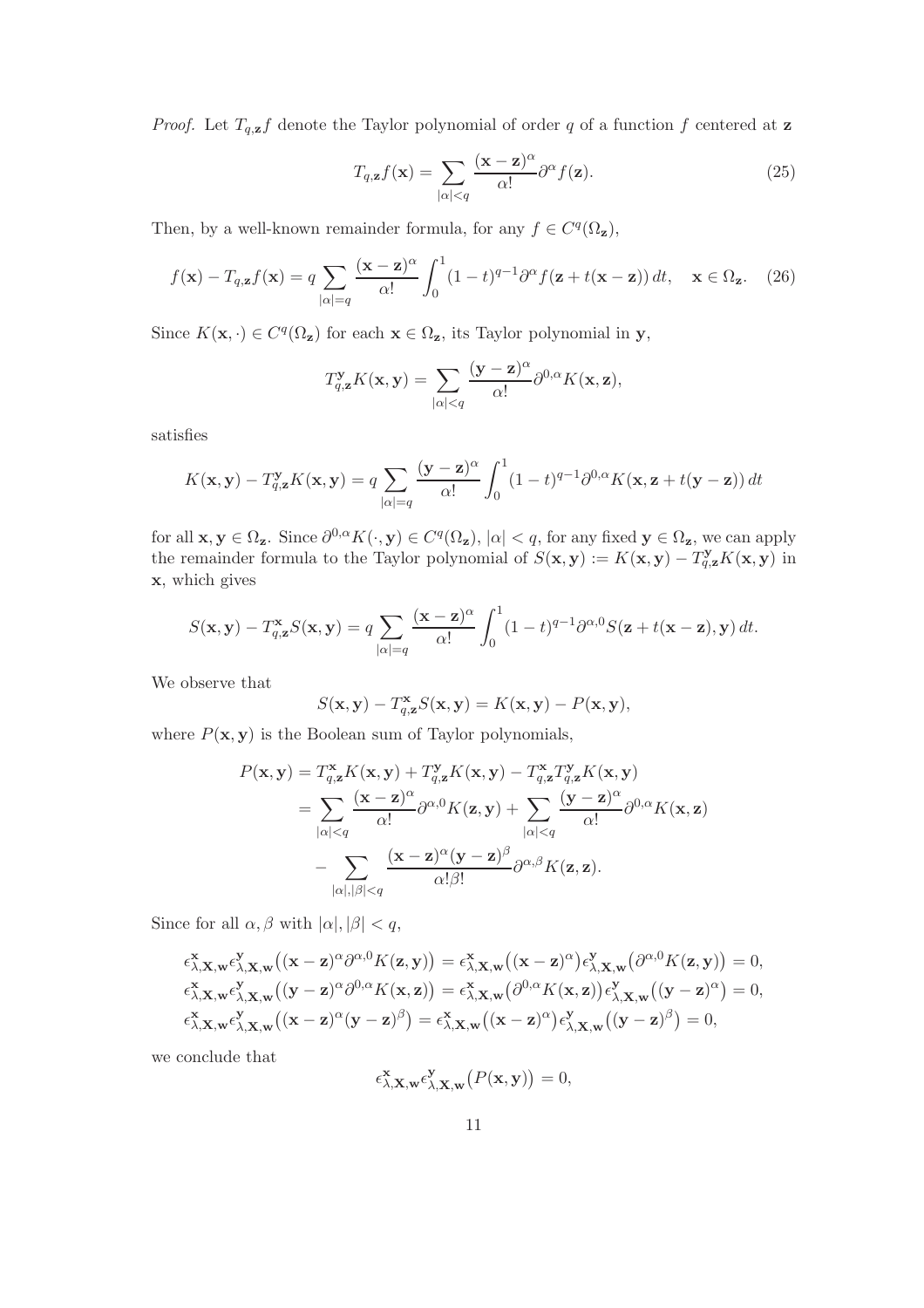and hence

$$
Q_{\lambda, \mathbf{X}}(\mathbf{w}) = \epsilon_{\lambda, \mathbf{X}, \mathbf{w}}^{\mathbf{X}} \epsilon_{\lambda, \mathbf{X}, \mathbf{w}}^{\mathbf{Y}} \big( K(\mathbf{x}, \mathbf{y}) - P(\mathbf{x}, \mathbf{y}) \big)
$$
  
=  $\lambda^{\mathbf{X}} \lambda^{\mathbf{Y}} R(\mathbf{x}, \mathbf{y}) - 2 \sum_{i=1}^{N} w_i \lambda^{\mathbf{X}} R(\mathbf{x}, \mathbf{x}_i) + \sum_{i,j=1}^{N} w_i w_j R(\mathbf{x}_i, \mathbf{x}_j),$ 

where we set  $R := K - P$  and used the fact that both  $K(\mathbf{x}, \mathbf{y})$  and  $P(\mathbf{x}, \mathbf{y})$  are symmetric.

It is easy to see that for any  $\gamma$  with  $|\gamma| < q$ ,

$$
\left(\frac{\partial^{|\gamma|}}{\partial \mathbf{x}^{\gamma}} P(\mathbf{x}, \mathbf{y})\right)\Big|_{\mathbf{x}=\mathbf{z}} = \partial^{\gamma,0} K(\mathbf{z}, \mathbf{y}).
$$

Hence for any y

$$
\lambda^{\mathbf{x}} R(\mathbf{x}, \mathbf{y}) = 0,
$$

which implies  $\lambda^x R(\mathbf{x}, \mathbf{x}_i) = 0$  and  $\lambda^x \lambda^y R(\mathbf{x}, \mathbf{y}) = \lambda^y \lambda^x R(\mathbf{x}, \mathbf{y}) = 0$ , thus reducing the above expression for  $Q_{\lambda, \mathbf{X}}(\mathbf{w})$  to its last term,

$$
Q_{\lambda, \mathbf{X}}(\mathbf{w}) = \sum_{i,j=1}^{N} w_i w_j R(\mathbf{x}_i, \mathbf{x}_j).
$$
 (27)

To estimate it, we use the remainder of the Taylor polynomial  $T_{q,\mathbf{z}}^{\mathbf{x}}S(\mathbf{x},\mathbf{y})$  to write

$$
R(\mathbf{x}_i, \mathbf{x}_j) = q \sum_{|\alpha|=q} \frac{(\mathbf{x}_i - \mathbf{z})^{\alpha}}{\alpha!} \int_0^1 (1-t)^{q-1} \partial^{\alpha,0} S(\mathbf{x}_i^t, \mathbf{x}_j) dt,
$$

where  $\mathbf{x}_i^t := \mathbf{z} + t(\mathbf{x}_i - \mathbf{z})$ , and

$$
\partial^{\alpha,0} S(\mathbf{x}_i^t,\mathbf{x}_j) = q \sum_{|\beta|=q} \frac{(\mathbf{x}_j - \mathbf{z})^{\beta}}{\beta!} \int_0^1 (1-s)^{q-1} \partial^{\alpha,\beta} K(\mathbf{x}_i^t,\mathbf{x}_j^s) ds.
$$

By the multinomial theorem it is easy to see that

$$
\sum_{|\alpha|=q} \frac{(\mathbf{x}_j - \mathbf{z})^{2\alpha}}{\alpha!} = \frac{1}{q!} ||\mathbf{x}_j - \mathbf{z}||_2^{2q}.
$$
 (28)

Hence, the weighted Cauchy-Schwarz inequality gives

$$
|R(\mathbf{x}_i, \mathbf{x}_j)|^2 \leq \Big(\sum_{|\alpha|=q} \frac{|(\mathbf{x}_i - \mathbf{z})^{\alpha}|}{\alpha!} \max_{0 \leq t \leq 1} \Big|\partial^{\alpha,0} S(\mathbf{x}_i^t, \mathbf{x}_j)\Big|\Big)^2
$$
  
\$\leq \sum\_{|\alpha|=q} \frac{(\mathbf{x}\_i - \mathbf{z})^{2\alpha}}{\alpha!} \sum\_{|\alpha|=q} \frac{1}{\alpha!} \max\_{0 \leq t \leq 1} \Big|\partial^{\alpha,0} S(\mathbf{x}\_i^t, \mathbf{x}\_j)\Big|^2  
\$\leq \frac{1}{q!} ||\mathbf{x}\_i - \mathbf{z}||\_2^{2q} \sum\_{|\alpha|=q} \frac{1}{\alpha!} \sum\_{|\beta|=q} \frac{(\mathbf{x}\_j - \mathbf{z})^{2\beta}}{\beta!} \sum\_{|\beta|=q} \frac{1}{\beta!} \max\_{0 \leq t,s \leq 1} \Big|\partial^{\alpha,\beta} K(\mathbf{x}\_i^t, \mathbf{x}\_j^s)\Big|^2  
= \frac{1}{(q!)^2} ||\mathbf{x}\_i - \mathbf{z}||\_2^{2q} ||\mathbf{x}\_j - \mathbf{z}||\_2^{2q} \sum\_{|\alpha|, |\beta|=q} \frac{1}{\alpha! \beta!} \max\_{0 \leq t,s \leq 1} \Big|\partial^{\alpha,\beta} K(\mathbf{x}\_i^t, \mathbf{x}\_j^s)\Big|^2,

and (24) follows in view of (27).

 $\Box$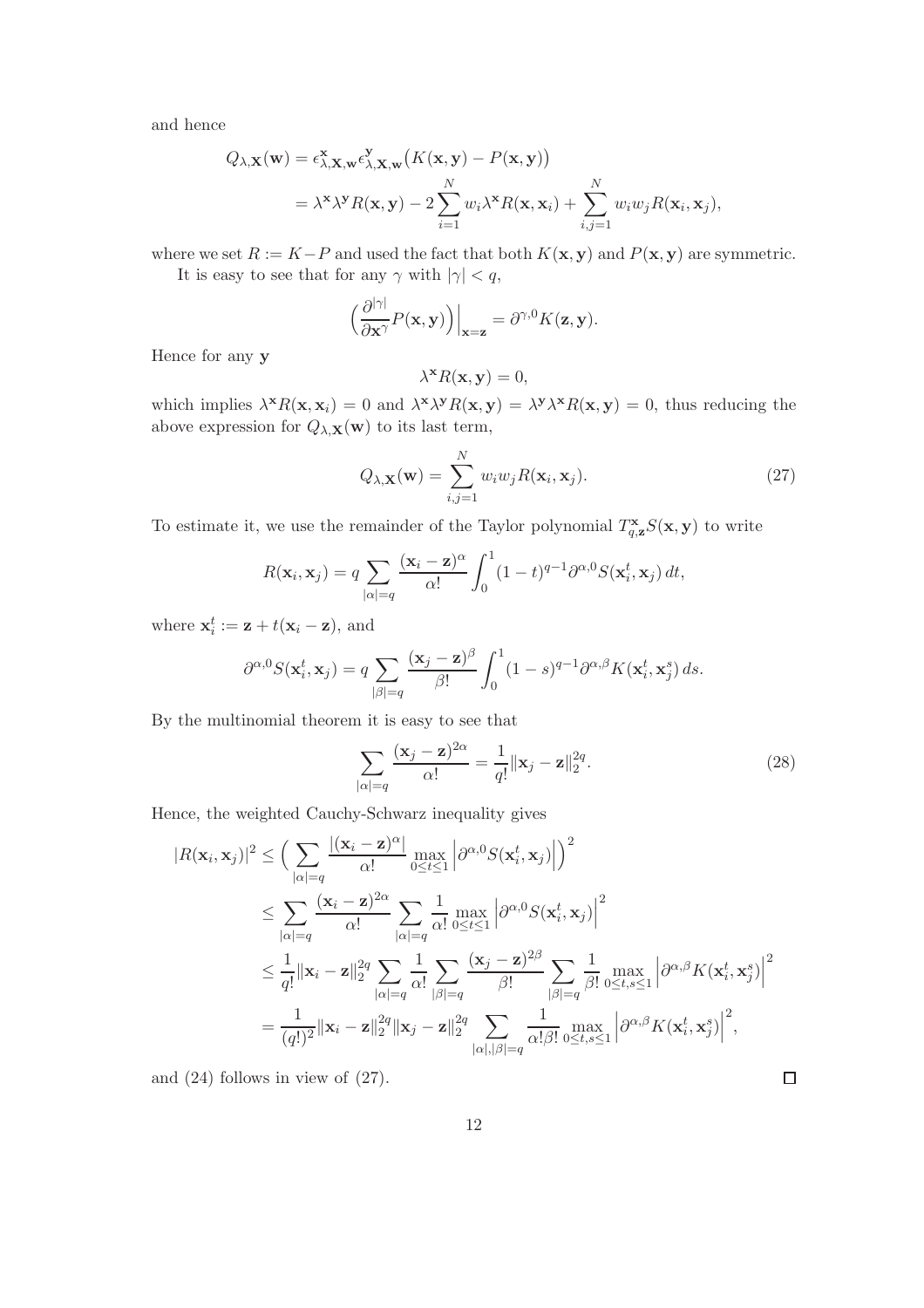Lemmas 6 and 7 imply the error bound

$$
|Df(\mathbf{z}) - Dr_{\mathbf{X}, K, f}(\mathbf{z})| \le \frac{\sqrt{M_{K, q}}}{q!} ||f||_K \sum_{i=1}^N |w_i| ||\mathbf{x}_i - \mathbf{z}||_2^q, \qquad f \in \mathcal{F}_K,
$$
 (29)

where  $q \ge \max\{s, k+1\}$ , w is any vector satisfying  $Dp(\mathbf{z}) = \sum_{j=1}^{N} w_j p(\mathbf{x}_j)$  for all  $p \in \Pi_q^d$ , and

$$
M_{K,q} := \left(\sum_{|\alpha|,|\beta|=q} \binom{q}{\alpha} \binom{q}{\beta} ||\partial^{\alpha,\beta} K||^2_{C(\Omega \times \Omega)}\right)^{1/2},\tag{30}
$$

with  $\Omega \subset \mathbb{R}^d$  such that  $S_{\mathbf{z},\mathbf{X}} \subset \Omega$  and  $\partial^{\alpha,\beta}K \in C(\Omega \times \Omega)$  for all  $|\alpha|,|\beta| \leq q$ . We stress that  $w$  in (29) is not the weight vector  $w$  of (3) determined by (18).

Clearly, q and  $\bf{w}$  are parameters of the bound (29) rather than of the approximation method, and hence for given  $D, z, X$  one can look for the optimal choice of q, w that minimize the right hand side of  $(29)$ . Of course, the greater q is chosen, the more restrictive is the condition on  $w$ , and for a sufficiently large  $q$  it is impossible to find any feasible vector w.

For a fixed q, the optimal value of  $\sum_{i=1}^{N} |w_i| ||\mathbf{x}_i - \mathbf{z}||_2^q$  $\frac{q}{2}$  has a useful interpretation as the maximum attainable value of  $Dp(\mathbf{z})$  subject to the conditions  $|p(\mathbf{x}_i)| \leq ||\mathbf{x}_i - \mathbf{z}||_2^q$  $\frac{q}{2}$ . More precisely, the growth function  $\rho_{q,D}(\mathbf{z}, \mathbf{X})$  is defined by

$$
\rho_{q,D}(\mathbf{z}, \mathbf{X}) = \sup \left\{ Dp(\mathbf{z}) : p \in \Pi_q^d, \ |p(\mathbf{x}_i)| \le ||\mathbf{x}_i - \mathbf{z}||_2^q, \ i = 1, \dots, N \right\}.
$$
 (31)

Lemma 8. The identity

$$
\inf \Big\{ \sum_{i=1}^N |w_i| \, \|\mathbf{x}_i - \mathbf{z}\|_2^q : \ \mathbf{w} \in \mathbb{R}^N, \ Dp(\mathbf{z}) = \sum_{j=1}^N w_j p(\mathbf{x}_j) \ \text{for all } p \in \Pi_q^d \Big\} = \rho_{q,D}(\mathbf{z}, \mathbf{X})
$$

holds as soon as there exists an admissible vector w in the left hand side. If there is no such vector, then  $\rho_{q,D}(\mathbf{z}, \mathbf{X}) = \infty$ .

We omit the proof of this lemma as it follows closely the lines of the proof of [1, Lemma 4]. Note that a slightly different growth function has been used in the RBF error bounds in [3, 1]. The growth function is also related to the norming constant used in the error bounds introduced in [7].

From Lemma 8 and (29) we obtain the following result.

**Theorem 9.** Let K be an cpd-kernel of order s on  $\Omega$ , and let D be a linear differential operator of order k. Assume that  $\mathbf{X} = {\mathbf{x}_1 \dots, \mathbf{x}_N} \subset \Omega$  is a  $\Pi_s^d$ -unisolvent set. Then, for any  $z \in \Omega$ , such that  $S_{z,X} \subset \Omega$ , and any  $q \geq \max\{s, k+1\}$  such that  $\partial^{\alpha,\beta}K \in$  $C(\Omega \times \Omega)$  for all  $|\alpha|, |\beta| \leq q$ ,

$$
P_{\lambda, \mathbf{X}} \le \rho_{q,D}(\mathbf{z}, \mathbf{X}) \frac{\sqrt{M_{K,q}}}{q!}, \qquad \lambda f = Df(\mathbf{z}), \tag{32}
$$

and hence

$$
|Df(\mathbf{z}) - Dr_{\mathbf{X},K,f}(\mathbf{z})| \le \rho_{q,D}(\mathbf{z}, \mathbf{X}) \frac{\sqrt{M_{K,q}}}{q!} ||f||_K, \qquad f \in \mathcal{F}_K.
$$
 (33)

Note that in the case of the identity operator  $Df = f$ , Theorem 9 gives a new error bound for the kernel based interpolation.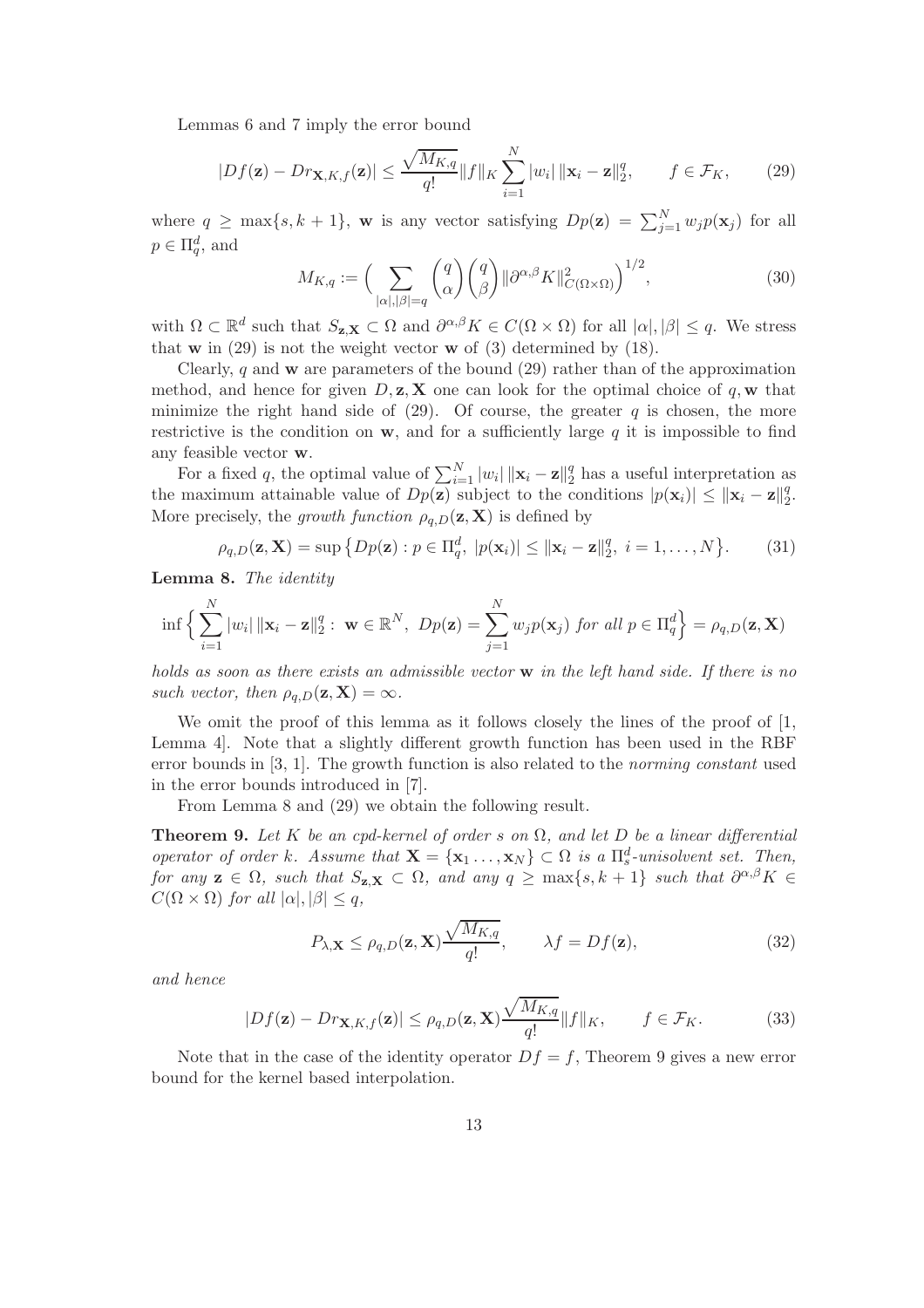### 4 Comparison to polynomially consistent formulas

Recall that the auxiliary weights  $w_i$  in (29) satisfy  $Dp(\mathbf{z}) = \sum_{j=1}^{N} w_j p(\mathbf{x}_j)$  for all  $p \in \Pi_q^d$ , that is, they are the weights of a numerical differentiation formula

$$
Df(\mathbf{z}) \approx \sum_{j=1}^{N} w_j f(\mathbf{x}_j)
$$

exact for polynomials of order q and hence polynomially consistent of order  $q - k$  in the sense of Definition 1.

The following theorem gives an error bound for polynomially consistent formulas strikingly similar to (29).

Theorem 10. Any differentiation formula (3) which is polynomially consistent of order  $m \geq 1$  for a linear differential operator D of order k has an error bound

$$
|Df(\mathbf{z}) - \sum_{j=1}^{N} w_j f(\mathbf{x}_j)| \le \frac{1}{(m+k)!} |f|_{\infty, m+k, \Omega} \sum_{j=1}^{N} |w_j| \|\mathbf{x}_j - \mathbf{z}\|_2^{m+k}
$$
(34)

for all  $f \in C^{m+k}(\Omega)$ , where  $\Omega \subset \mathbb{R}^d$  is any domain that contains  $S_{\mathbf{z},\mathbf{X}}$ . Here, we use the  $following\ semi-norm\ on\ C^q(\Omega)$ 

$$
|f|_{\infty,q,\Omega}:=\Big(\sum_{|\alpha|=q}\binom{q}{\alpha}\|\partial^{\alpha}f\|_{C(\Omega)}^2\Big)^{1/2}.
$$

*Proof.* Let  $T_{q,z}f$  denote the Taylor polynomial of order q of a function f centered at z as defined in (25). In view of the remainder formula (26), by setting  $R = f - T_{q,\mathbf{z}}f$  for  $q := m + k$  and using the fact that  $DR(z) = 0$ , we can estimate the error of an order m polynomially consistent numerical differentiation formula as

$$
|Df(\mathbf{z}) - \sum_{j=1}^{N} w_j f(\mathbf{x}_j)| = |DR(\mathbf{z}) - \sum_{j=1}^{N} w_j R(\mathbf{x}_j)| \le \sum_{j=1}^{N} |w_j R(\mathbf{x}_j)|
$$

By (26),

$$
|R(\mathbf{x}_j)| \leq \sum_{|\alpha|=q} \frac{|(\mathbf{x}_j - \mathbf{z})^{\alpha}|}{\alpha!} ||\partial^{\alpha} f||_{C(\Omega)}.
$$

By (28) and Cauchy-Schwarz inequality,

$$
\left(\sum_{|\alpha|=q} \frac{|(\mathbf{x}_j - \mathbf{z})^{\alpha}|}{\alpha!} ||\partial^{\alpha} f||_{C(\Omega)}\right)^2 \le \sum_{|\alpha|=q} \frac{(\mathbf{x}_j - \mathbf{z})^{2\alpha}}{\alpha!} \sum_{|\alpha|=q} \frac{||\partial^{\alpha} f||_{C(\Omega)}^2}{\alpha!}
$$

$$
= \frac{1}{q!} ||\mathbf{x}_j - \mathbf{z}||_2^{2q} \sum_{|\alpha|=q} \frac{||\partial^{\alpha} f||_{C(\Omega)}^2}{\alpha!},
$$

which implies

$$
|R(\mathbf{x}_j)| \le ||\mathbf{x}_j - \mathbf{z}||_2^q \left(\frac{1}{q!} \sum_{|\alpha|=q} \frac{1}{\alpha!} ||\partial^{\alpha} f||_{C(\Omega)}^2\right)^{1/2},\tag{35}
$$

and (34) follows.

 $\Box$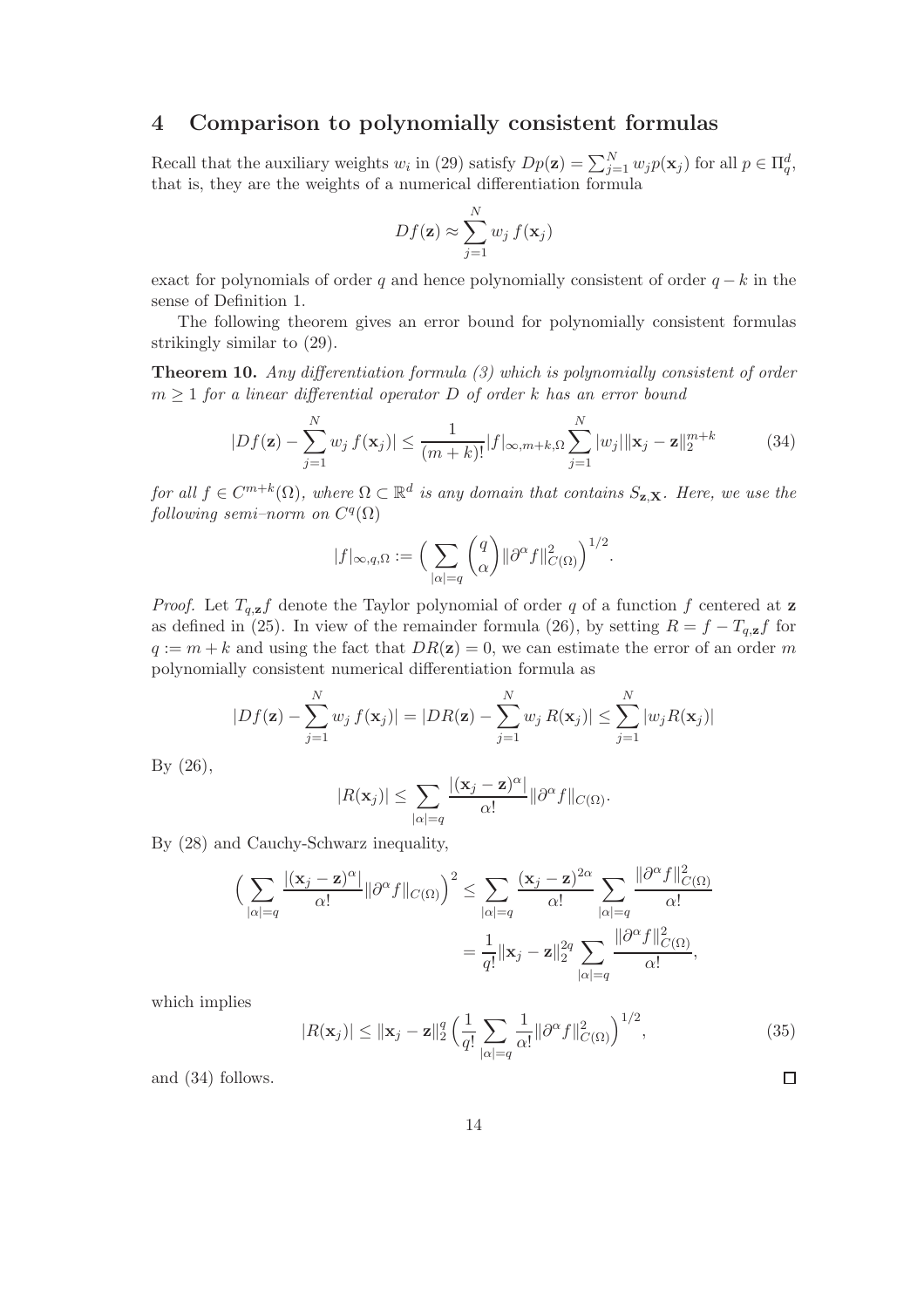We now show that the bound  $(34)$  cannot be significantly improved for any numerical differentiation formula if the centres in  $X$  are well separated and their number is fixed.

**Theorem 11.** Given **z** and **X**, let  $K \geq 1$  be such that

$$
\|\mathbf{x}_j - \mathbf{z}\|_2 \le K \operatorname{dist}(\mathbf{x}_j, \mathbf{X} \setminus \{\mathbf{x}_j\}), \quad j = 1, \dots, N. \tag{36}
$$

For any numerical differentiation formula (3) there exists a function  $f \in C^{\infty}(\mathbb{R}^d)$  such that

$$
|Df(\mathbf{z}) - \sum_{j=1}^{N} w_j f(\mathbf{x}_j)| \ge C|f|_{\infty, m+k, \Omega} \sum_{j=1}^{N} |w_j| \|\mathbf{x}_j - \mathbf{z}\|_2^{m+k}, \tag{37}
$$

where C depends only on  $m, k, N, d$  and K. Moreover, if (3) is polynomially consistent of order m, then

$$
|Df(\mathbf{z}) - \sum_{j=1}^{N} w_j f(\mathbf{x}_j)| \ge C\rho_{m+k,D}(\mathbf{z}, \mathbf{X}) |f|_{\infty, m+k,\Omega}.
$$
 (38)

*Proof.* Denote by  $s_j$ ,  $j = 1, ..., N$ , the distance from  $\mathbf{x}_j$  to  $\mathbf{X} \cup \{\mathbf{z}\} \setminus {\{\mathbf{x}_j\}}$  and consider the function  $\overline{N}$ 

$$
f(\mathbf{x}) = \sum_{\substack{j=1\\ \mathbf{x}_j \neq \mathbf{z}}}^N \text{sign}(w_j) \|\mathbf{x}_j - \mathbf{z}\|_2^{m+k} \phi\left(\frac{\mathbf{x} - \mathbf{x}_j}{s_j}\right),
$$

where  $\phi$  is a  $C^{\infty}$  'bump function' supported in the unit disk in  $\mathbb{R}^{d}$ , for example

$$
\phi(\mathbf{x}) = \begin{cases} e^{-1/(1 - ||\mathbf{x}||_2^2) + 1}, & \text{if } ||\mathbf{x}||_2 \le 1, \\ 0, & \text{otherwise.} \end{cases}
$$

Then  $Df(\mathbf{z})=0$  and

$$
|Df(\mathbf{z}) - \sum_{j=1}^{N} w_j f(\mathbf{x}_j)| = \sum_{j=1}^{N} |w_j| ||\mathbf{x}_j - \mathbf{z}||_2^{m+k}.
$$

Since

$$
\frac{\partial^{|\alpha|}}{\partial \mathbf{x}^{\alpha}} \phi\left(\frac{\mathbf{x} - \mathbf{x}_j}{s_j}\right) = \frac{1}{s_j^{m+k}} \partial^{\alpha} \phi\left(\frac{\mathbf{x} - \mathbf{x}_j}{s_j}\right), \quad |\alpha| = m+k,
$$

it follows that

$$
|f|_{\infty,m+k,\Omega} \leq \sum_{\substack{j=1 \ x_j \neq \mathbf{z}}}^N \left(\frac{\|\mathbf{x}_j - \mathbf{z}\|_2}{s_j}\right)^{m+k} |\phi|_{\infty,m+k,\mathbb{R}^d} \leq N K^{m+k} |\phi|_{\infty,m+k,\mathbb{R}^d},
$$

which proves (37). The bound (38) follows immediately in view of Lemma 8.

 $\Box$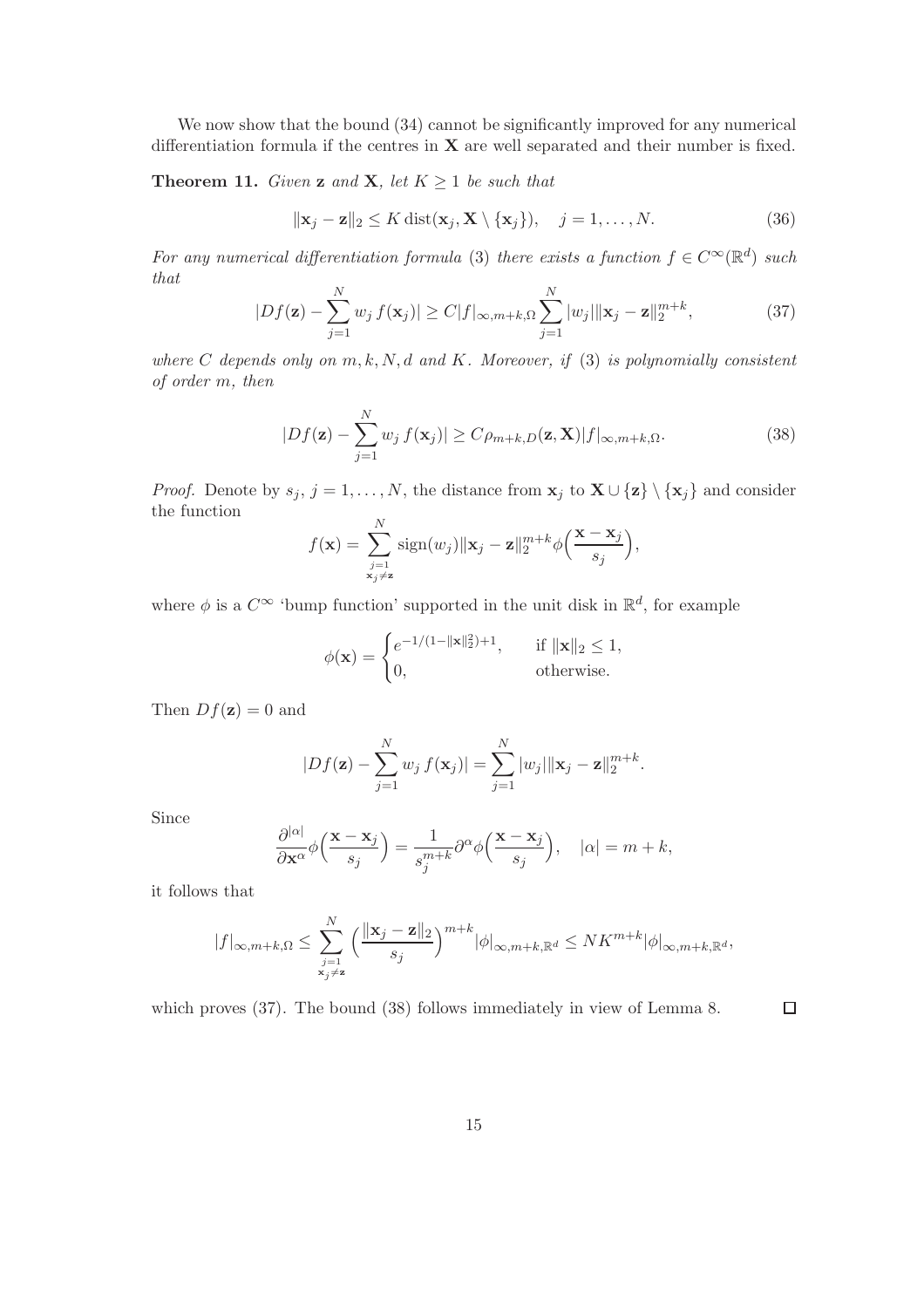If the weight vector  $\bf{w}$  is uniquely determined by the consistency conditions (4), then Theorem 10 and Lemma 8 lead to the upper bound in the form similar to (33),

$$
|Df(\mathbf{z}) - \sum_{j=1}^{N} w_j f(\mathbf{x}_j)| \le \rho_{m+k,D}(\mathbf{z}, \mathbf{X}) \frac{|f|_{\infty, m+k,\Omega}}{(m+k)!},
$$
\n(39)

which shows that up to the difference in the norm of  $f$ , the error in both cases is determined by the growth function.

Moreover, in the case when for given  $z, X$  and m there are more than one polynomially consistent formula for the operator  $D$ , we consider the *minimal polynomially* consistent formulas which minimise the weighted  $\ell_1$ -norm  $\sum_{j=1}^N |w_j| ||\mathbf{x}_j - \mathbf{z}||_2^{m+k}$  with respect to all weights  $w$  satisfying the consistency conditions  $(4)$ . Note that such minimal formulas, with an additional assumption of *positivity*, have been studied recently in [12]. The following statement follows immediately from Theorem 10 and Lemma 8.

**Theorem 12.** Let  $(3)$  be a minimal polynomially consistent differentiation formula of order  $m \geq 1$  for a linear differential operator D of order k. Then (39) holds for all  $f \in C^{m+k}(\Omega)$ , where  $\Omega \subset \mathbb{R}^d$  is any domain that contains  $S_{\mathbf{z},\mathbf{X}}$ .

As a consequence, we also obtain the following *sampling inequality*.

Corollary 13. Let  $\rho_{m+k,D}(\mathbf{z}, \mathbf{X}) < \infty$  for a linear differential operator D of order k and some  $m \geq 1$ , and let  $f \in C^{m+k}(\Omega)$  for some domain  $\Omega \subset \mathbb{R}^d$  containing  $S_{\mathbf{z},\mathbf{X}}$ . If  $f|\mathbf{x} = 0$ , then

$$
|Df(\mathbf{z})| \le \rho_{m+k,D}(\mathbf{z}, \mathbf{X}) \frac{|f|_{\infty, m+k,\Omega}}{(m+k)!}.
$$
\n(40)

*Proof.* Indeed, by Lemma 8  $\rho_{m+k,D}(\mathbf{z}, \mathbf{X}) < \infty$  implies the existence of a polynomially consistent formula (3) of order m. By Theorem 12 a minimal formula satisfies  $(39)$ , which implies (40) since  $f|\mathbf{x} = 0$ .  $\Box$ 

See [8] for a survey of sampling inequalities and their use.

If  $D$  is a *homogeneous* linear differential operator of order  $k$ , then any polynomially consistent numerical differentiation formula generates a whole family of polynomially consistent formulas by scaling. Indeed, assume that the formula (3) is consistent of order m. Then it is easy to see that for any  $h > 0$  the formula

$$
(Df)(\mathbf{z}) \approx \sum_{j=1}^{N} \frac{w_j}{h^k} f(\mathbf{x}_j^h), \qquad \mathbf{x}_j^h := \mathbf{z} + h(\mathbf{x}_j - \mathbf{z})
$$
(41)

is consistent of the same order, and the error bound (34) takes the form

$$
|Df(\mathbf{z}) - \sum_{j=1}^{N} \frac{w_j}{h^k} f(\mathbf{x}_j^h)| \le h^m \frac{|f|_{\infty, m+k, \Omega^h}}{(m+k)!} \sum_{j=1}^{N} |w_j| \|\mathbf{x}_j - \mathbf{z}\|_2^{m+k},
$$

where  $\Omega^h$  contains  $S_{\mathbf{z},\mathbf{X}^h}$ , with  $\mathbf{X}^h := \mathbf{z} + h(\mathbf{X} - \mathbf{z})$ . Thus, for a minimal polynomially consistent formula,

$$
|Df(\mathbf{z}) - \sum_{j=1}^{N} \frac{w_j}{h^k} f(\mathbf{x}_j^h)| \le h^m \rho_{m+k,D}(\mathbf{z}, \mathbf{X}) \frac{|f|_{\infty, m+k, \Omega^h}}{(m+k)!}.
$$
 (42)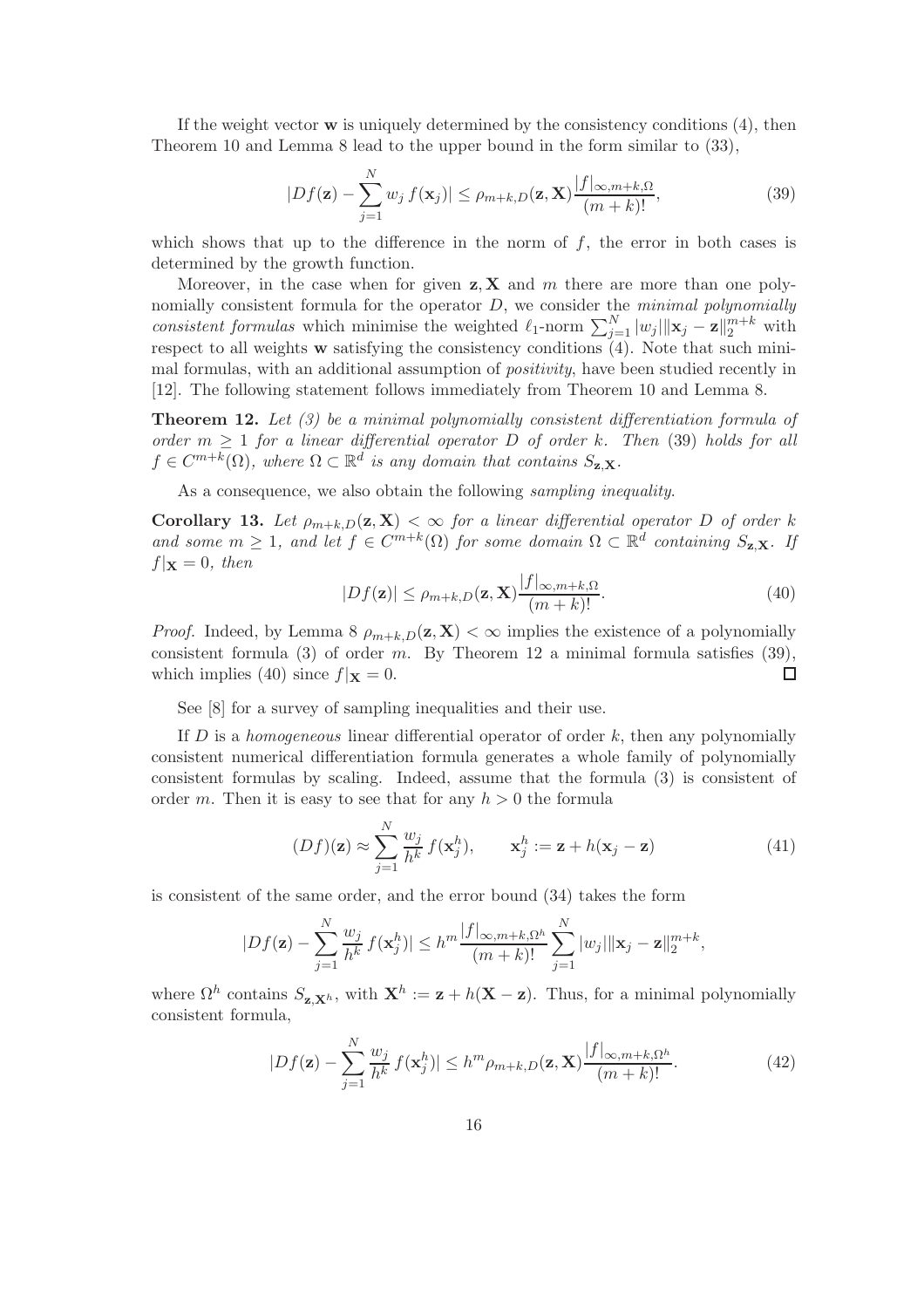For a homogeneous  $D$ , we have

$$
\rho_{q,D}(\mathbf{z}, \mathbf{X}^h) = h^{q-k} \rho_{q,D}(\mathbf{z}, \mathbf{X}). \tag{43}
$$

Indeed, by setting  $p_h(\mathbf{x}) = h^{-q}p(\mathbf{z} + h(\mathbf{x} - \mathbf{z}))$ , we have  $p(\mathbf{x}_j^h) = h^q p_h(\mathbf{x}_j)$ ,  $\|\mathbf{x}_j^h - \mathbf{z}\|_2^q =$  $h^q \|\mathbf{x}_j - \mathbf{z}\|_2^q$  $_{2}^{q}$  and  $Dp(\mathbf{z}) = h^{q-k}Dp_h(\mathbf{z})$ , and hence

$$
\rho_{q,D}(\mathbf{z}, \mathbf{X}^h) = \sup \{ Dp(\mathbf{z}) : p \in \Pi_q^d, \ |p(\mathbf{x}_j^h)| \le ||\mathbf{x}_j^h - \mathbf{z}||_2^q \}
$$
  
=  $h^{q-k} \sup \{ Dp_h(\mathbf{z}) : p_h \in \Pi_q^d, \ |p_h(\mathbf{x}_j)| \le ||\mathbf{x}_j - \mathbf{z}||_2^q \}.$ 

Therefore we obtain from Theorem 9 for the scaled centres  $\mathbf{X}^{h}$ ,

$$
|Df(\mathbf{z}) - Dr_{\mathbf{X}^h, K, f}(\mathbf{z})| \le h^m \rho_{m+k, D}(\mathbf{z}, \mathbf{X}) \frac{\sqrt{M_{K, m+k}}}{(m+k)!} ||f||_K,
$$
\n(44)

showing the same scaling of the error as in (42). However, the weights of the formulas generated by  $r_{\mathbf{X}^h,K,f}$  will not be in general the scaled versions of the weights generated by  $r_{\mathbf{X},K,f}$ .

As an example consider the classical five point numerical differentiation formula for the Laplacian  $D = \Delta$  in two variables. It is given by the centres

$$
\mathbf{X} = {\mathbf{x}_j}_{j=1}^5 = {\mathbf{z}, \mathbf{z} \pm (0,1), \mathbf{z} \pm (1,0)}
$$

and weights  $w_1 = -4$ ,  $w_2 = w_3 = w_4 = w_5 = 1$  and is exact for all cubic polynomials  $p \in \Pi_4^2$ . Then  $\rho_{4,\Delta}(\mathbf{z}, \mathbf{X}) = 4$ . Indeed, assuming  $|p(\mathbf{x}_j)| \le ||\mathbf{x}_j - \mathbf{z}||_2^4$ ,  $j = 1, \ldots, 5$ , we have  $p(\mathbf{x}_1) = 0$ ,  $|p(\mathbf{x}_j)| \leq 1$ ,  $j = 2, \ldots, 5$ , which implies  $\Delta p(\mathbf{z}) = \sum_{j=1}^5 w_j p(\mathbf{x}_j) \leq 4$ . On the other hand,  $\tilde{p}(\mathbf{x}) = ||\mathbf{x}||_2^2$  satisfies these conditions, and  $\Delta \tilde{p}(\mathbf{z}) = 4$ . Since  $\sum_{j=1}^{5} |w_j| \| \mathbf{x}_j - \mathbf{z} \|^4 = 4$ , we see that this formula is minimal. Now (42) gives the following error bound for the scaled formulas

$$
|\Delta f(\mathbf{z}) - \sum_{j=1}^5 \frac{w_j}{h^2} f(\mathbf{x}_j^h)| \leq \frac{h^2}{6} |f|_{\infty, 4, \Omega^h}.
$$

Note that by using a standard error formula for the central difference approximation of the second derivative in one variable  $h^{-2}(f(x+h)-2f(x)+f(x-h)) - f''(x) = \frac{h^2}{12}f^{(4)}(\xi),$ for some  $\xi \in (x - h, x + h)$ , a slightly better estimate is obtained in the form

$$
|\Delta f(\mathbf{z}) - \sum_{j=1}^5 \frac{w_j}{h^2} f(\mathbf{x}_j^h)| \le \frac{h^2}{12} \Big( \max_{|x_1 - z_1| \le h} \Big| \frac{\partial^4 f}{\partial x_1^4}(x_1, 0) \Big| + \max_{|x_2 - z_2| \le h} \Big| \frac{\partial^4 f}{\partial x_2^4}(0, x_2) \Big| \Big).
$$

By (44) we have a similar bound for the error of the kernel based formulas on the same scaled centres assuming that  $s \leq 4$  and  $M_{K,4} < \infty$ ,

$$
|\Delta f(\mathbf{z}) - \Delta r_{\mathbf{X}^h, K, f}(\mathbf{z})| \leq \frac{h^2}{6} \sqrt{M_{K, 4}} \|f\|_{K}.
$$

Note that this error bound cannot be obtained by the standard approach of estimating the error in terms of the fill distance [13, Section 11.2]. Indeed, the 5 centres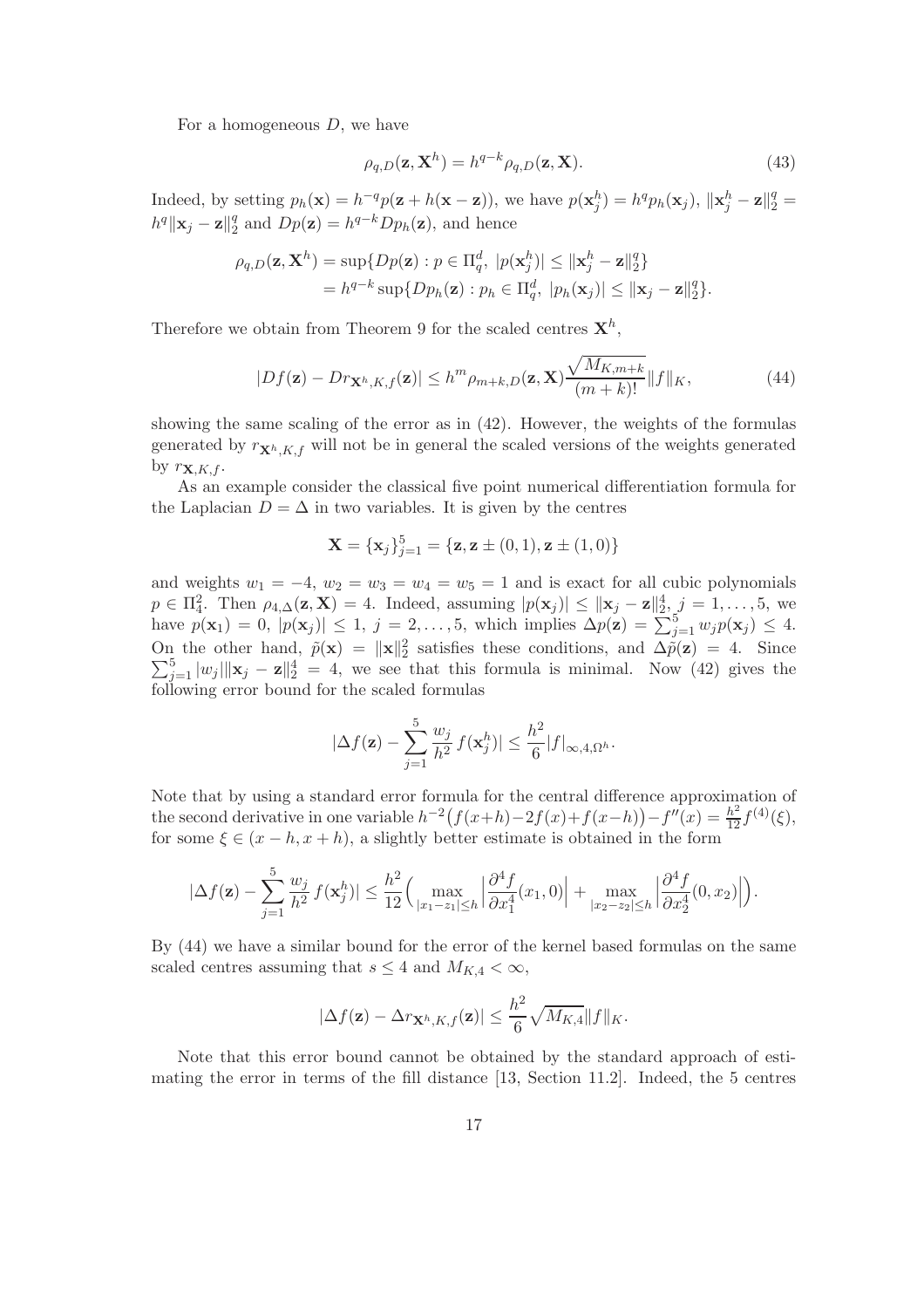are far from being "unisolvent" for polynomials, or "sufficiently dense" in the sense of the hypothesis of a small fill distance arising in the standard literature on error bounds of kernel–based approximations. In fact, a simple calculation similar to the one in [3, Section 3] shows that the arguments based on Markov inequality as in [13, Theorem 11.11] would predict the convergence of the approximate Laplacian as  $h \to 0$  only if  $\mathbf{X}^h$ consists of no less than hundreds of centers. Indeed, in order to apply this arguments, we need to assume that the hypotheses of [13, Proposition 11.7] are satisfied for certain domains  $\Omega^h$  containing  $\mathbf{X}^h$  and satisfying an interior cone condition. Let for example  $\Omega^h$  be a square of sidelength  $r_h$ . Then the error bound  $|\Delta f(\mathbf{z}) - \Delta r_{\mathbf{X}^h,K,f}(\mathbf{z})| = \mathcal{O}(h^m)$ is obtained from [13, Theorem 11.11] only if [13, Proposition 11.7] is applicable to polynomials of degree  $m+1$ , which requires in particular that the fill distance of  $\mathbf{X}^h$  in  $\Omega^h$ should be at most  $r_h/8(m+1)^2$ . Clearly, we can place at least  $(4(m+1)^2)^2$  disjoint disks of radius  $r_h/8(m+1)^2$  inside  $\Omega^h$ . Each of these disks must contain at least one point of  $\mathbf{X}^h$ , which shows that  $\mathbf{X}^h$  consists of at least  $16(m+1)^4$  centers. Thus, the error bound  $|\Delta f(\mathbf{z}) - \Delta r_{\mathbf{X}^h,K,f}(\mathbf{z})| = \mathcal{O}(h)$  is only obtainable from these arguments if the number of centers in  $\mathbf{X}^h$  is at least 256, and to obtain the approximation order  $\mathcal{O}(h^2)$  at least 1296 centers are needed. For comparison, the order  $\mathcal{O}(h^2)$  is shown above for the classical 5 centers and follows from (44) for any 10 centers at which the cubic polynomial interpolation is well posed. Hence, kernel based numerical algorithms should not judge the positions of the centers only by estimating how well they fill out a domain. Good constellations of centers should be recognized by a finer criterion, for example by investigating the growth function.

By comparing Theorem 9 with the estimates (39) and (38) we observe the following important feature of the kernel-based formulas: The estimate (33) is valid for any  $q >$  $\max\{s, k+1\}$  bounded above only by the smoothness class of the kernel. Therefore, the error is governed by  $\rho_{q,D}(\mathbf{z}, \mathbf{X})$  with *optimal q*. Numerical examples in the next section illustrate that indeed the error of the kernel-based formula is comparable to the error of the minimal polynomial formula with optimal order of polynomial reproduction.

#### 5 Numerical Examples

Our experiments are for the approximation of  $\lambda f = \Delta f(z)$ , where  $\Delta$  is the Laplace operator in 2D and  $z \in \mathbb{R}^2$ . We consider three sets  $\hat{X}_i \subset [-1,1]^2$ ,  $i = 1,2,3$ , of 32 points containing the origin, and generate numerical differentiation centres by scaling and translating these sets as  $\mathbf{X}_i^h = \mathbf{z} + h\hat{\mathbf{X}}_i$ , where  $h = 2^{-n}$ ,  $n = 0, \ldots, 10$ . The set  $\hat{\mathbf{X}}_1$ consists of the origin and 31 random points in  $[-1, 1]^2$  drawn from the uniform distribution, see Figure 1(a). The set  $\hat{\mathbf{X}}_2$  includes 32 points on a straight line, a hyperbola and an ellipse, see Figures  $1(c)$  and  $2(a)$ , perturbed (except of the point at the origin) randomly by at most  $10^{-6}$  in both coordinate directions. The set  $\hat{\mathbf{X}}_3$  includes 32 points on three parallel straight lines, see Figures 1(e) and 2(b), also perturbed in a similar way.

In the first example we consider kernel-based numerical differentiation using the Gaussian kernel  $K(\mathbf{x}, \mathbf{y}) = e^{-\varepsilon^2 ||\mathbf{x} - \mathbf{y}||^2}$  with  $\varepsilon = 2$ . Figures 1(b)(d)(f) show the power function  $P_{\lambda,\mathbf{X}}$ , that is the error (23) of the optimal recovery on the unit ball of the Gaussian native space, the bounds (32) for  $P_{\lambda,\mathbf{X}}$  obtained with various orders  $q=3,\ldots,7$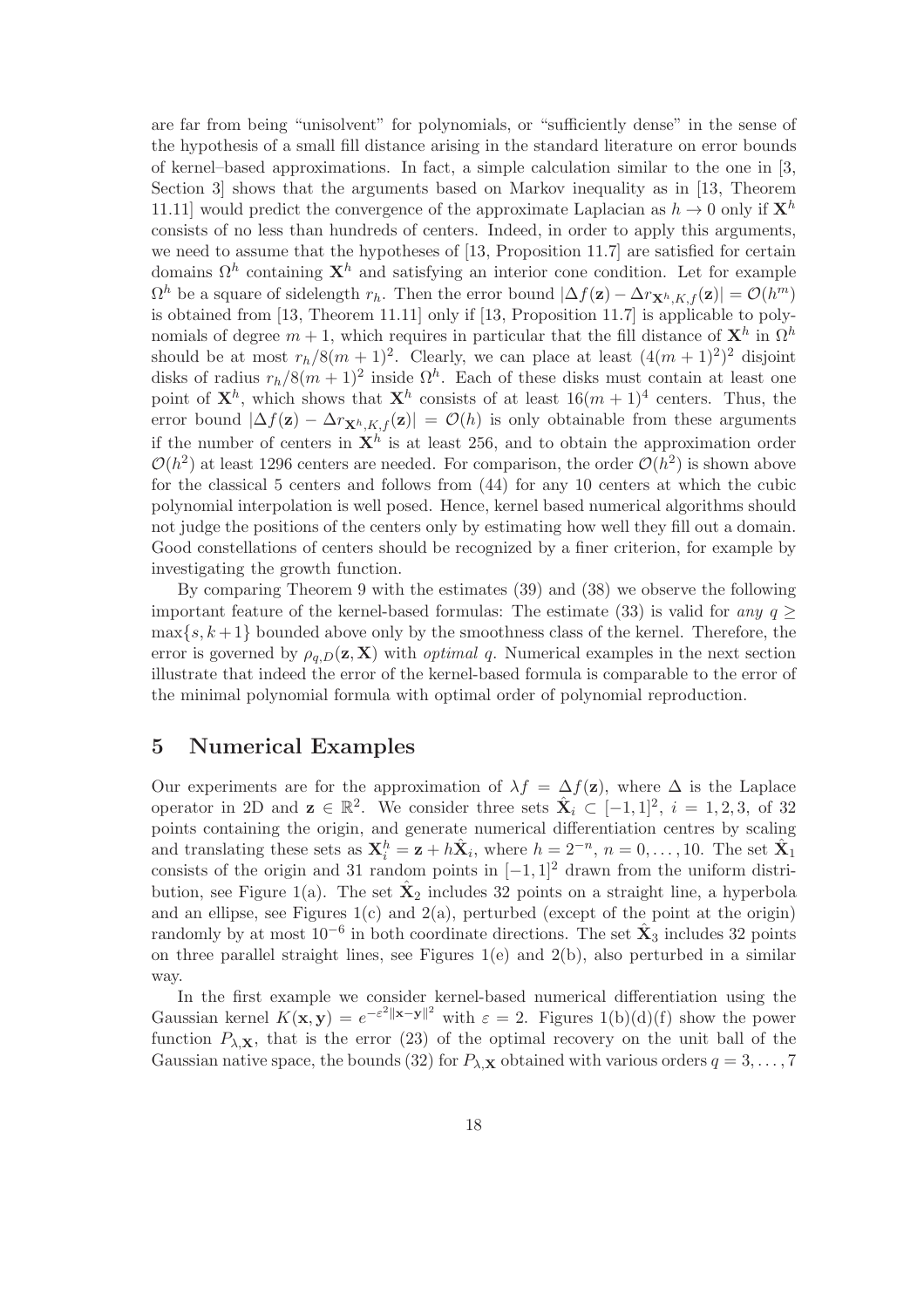(distinguishable by their slopes), and the maximum numerical differentiation error for the test function  $f_1(x_1, x_2) = \frac{15^{1/4}}{2} e^{-5(x_1 - 0.1)^2 - 4x_2^2}$  over **z** in a uniform  $21 \times 21$ -grid in  $z_0 + [-0.1, 0.1]$ , where  $z_0 = (0.23, 0.34)$ . Note that  $||f||_K = 1$  in the Gaussian  $(\varepsilon = 2)$ native space on  $\mathbb{R}^2$ ,  $\Delta f(\mathbf{z}_0) \approx -5.0748$  and the values of  $\Delta f(\mathbf{z})$  vary between -11.066 and -0.11128 over the grid. Gaussian numerical differentiation formulas are obtained by solving (18) directly for  $h = 1, \frac{1}{2}$  $\frac{1}{2}, \frac{1}{4}$  $\frac{1}{4}$ , by the Gauss-QR method (see [5] and references therein) for  $h=\frac{1}{8}$  $\frac{1}{8}$ ,  $\frac{1}{16}$ ,  $\frac{1}{32}$ , and using the variable-precision arithmetic (between 32 and 64 digits) of MATLAB Symbolic Math Toolbox for the smaller values of h. For the evaluation of the power function we used the variable-precision arithmetic already for  $h \leq \frac{1}{16}$  because of numerical instabilities due to cancellations inherent in (21). The constants  $M_{K,q}$  in (32) are computed using  $\Omega = \mathbf{z}_0 + h[-1.1, 1.1]^2$  in (30).

Since  $\dim \Pi_7^2 = 28 < 32 < 36 = \dim \Pi_8^2$ , the highest order we can expect for the growth function to be finite for 32 centres in general position is  $q = 7$ . The smallest q for which Theorem 9 applies to the Laplacian as a second order operator is  $q =$ 3. Therefore, we compute the bounds according to (32) for all  $q = 3, \ldots, 7$ . The corresponding dashed curves in Figure 1 are close to straight lines because the factor  $M_{K,q}$  in (32) changes insignificantly with scaling whereas the growth function satisfies  $\rho_{q,D}(\mathbf{z}, \mathbf{X}_i^h) = h^{q-2} \rho_{q,D}(\mathbf{z}, \hat{\mathbf{X}}_i)$ , which generates distinctive slopes for the lines. We can see that the error curves in Figures  $1(b)(d)$  generally follow the slope of the best bounding line which corresponds to  $q = 7$  for  $\hat{\mathbf{X}}_1$  and  $q = 6$  for  $\hat{\mathbf{X}}_2$ . For the set  $\hat{\mathbf{X}}_3$  in Figure 1(f) we can recognise a transition from the slope corresponding to the bound of order  $q=4$  for  $h=1,\frac{1}{2}$  $\frac{1}{2}, \frac{1}{4}$  $\frac{1}{4}$  to the slope of the bound of order  $q = 6$  for  $h \leq \frac{1}{128}$ . The non-optimal behaviour for the sets  $\hat{\mathbf{X}}_2$  and  $\hat{\mathbf{X}}_3$  can be explained by their proximity to lower order algebraic curves, see Figure 2.

In the second example we compare the errors of the numerical differentiation of the Laplacian  $\lambda f = \Delta f(\mathbf{z})$  by several kernel-based formulas and the minimal polynomially consistent formulas of various orders for functions in the Sobolev space  $H^{6}(\mathbb{R}^{2})$  on the above sets of centres  $\mathbf{X}_i^h = \mathbf{z} + h\hat{\mathbf{X}}_i$ . Recall that  $H^s(\mathbb{R}^d) = W^s_2(\mathbb{R}^d)$  coincides with the native space of the Matérn kernel

$$
M_{s,d}(\mathbf{x}, \mathbf{y}) := \frac{\mathcal{K}_{s-d/2}(\|\mathbf{x} - \mathbf{y}\|) \|\mathbf{x} - \mathbf{y}\|^{s-d/2}}{2^{s-1} \Gamma(s)}, \quad s > d/2,
$$

where  $\mathcal{K}_{\nu}(\mathbf{x})$  denotes the modified Bessel function of second kind. Since  $M_{s,d}(\mathbf{x}, \mathbf{y}) =$  $\Phi(\mathbf{x} - \mathbf{y})$  with  $\widehat{\Phi}(\boldsymbol{\omega}) = (1 + ||\boldsymbol{\omega}||^2)^{-s}$ , it follows that

$$
||f||_{H^s(\mathbb{R}^d)}^2 := (2\pi)^{-d/2} \int_{\mathbb{R}^d} |\hat{f}(\boldsymbol{\omega})|^2 (1 + ||\boldsymbol{\omega}||^2)^s \, \mathrm{d}\boldsymbol{\omega} = ||f||_{M_{s,d}}^2.
$$

Hence the kernel-based numerical differentiation formula  $(17)$  obtained using the Matérn kernel  $M_{6,2}$  delivers the optimal recovery (23) on  $H^{6}(\mathbb{R}^{2})$ . In addition to the Matérn kernel  $M_{6,2}$  we consider kernel-based formulas generated by the Gaussian kernel  $K(\mathbf{x}, \mathbf{y}) =$  $e^{-\varepsilon^2 \|\mathbf{x}-\mathbf{y}\|^2}$  with  $\varepsilon = 0.5$ , and by two Wendland kernels,  $K(\mathbf{x}, \mathbf{y}) = \phi_{3,3}(\varepsilon \|\mathbf{x}-\mathbf{y}\|)$  and  $K(\mathbf{x}, \mathbf{y}) = \phi_{3,6}(\varepsilon \|\mathbf{x} - \mathbf{y}\|)$  [13, Section 9.4],

$$
\phi_{3,3}(r) = (1 - r)^8 + (32r^3 + 25r^2 + 8r + 1),
$$
  
\n
$$
\phi_{3,6}(r) = (1 - r)^{14} + (46189r^6 + 73206r^5 + 54915r^4 + 24500r^3 + 6755r^2 + 1078r + 77),
$$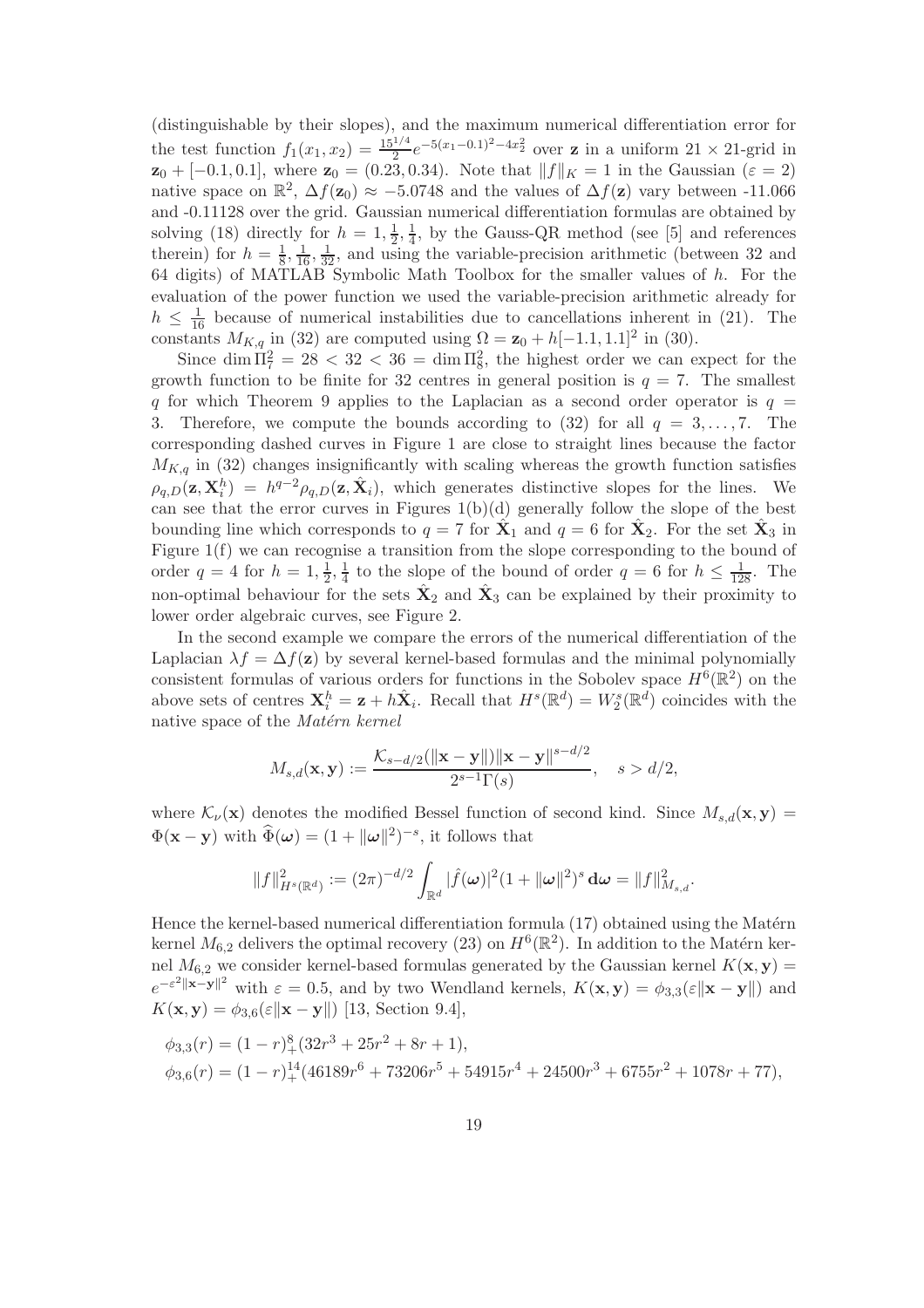

Figure 1: Numerical differentiation of the Laplacian with Gaussian formulas and bounds according to Theorem 9 for  $\mathbf{X}_i^h$ ,  $i = 1, 2, 3$ . Left: Sets of centres. Right: Differentiation errors and bounds as functions of h, opt recovery: optimal recovery error (23); test function: differentiation error for the test function  $f_1$ ; poly bounds: error bounds (32) for various q.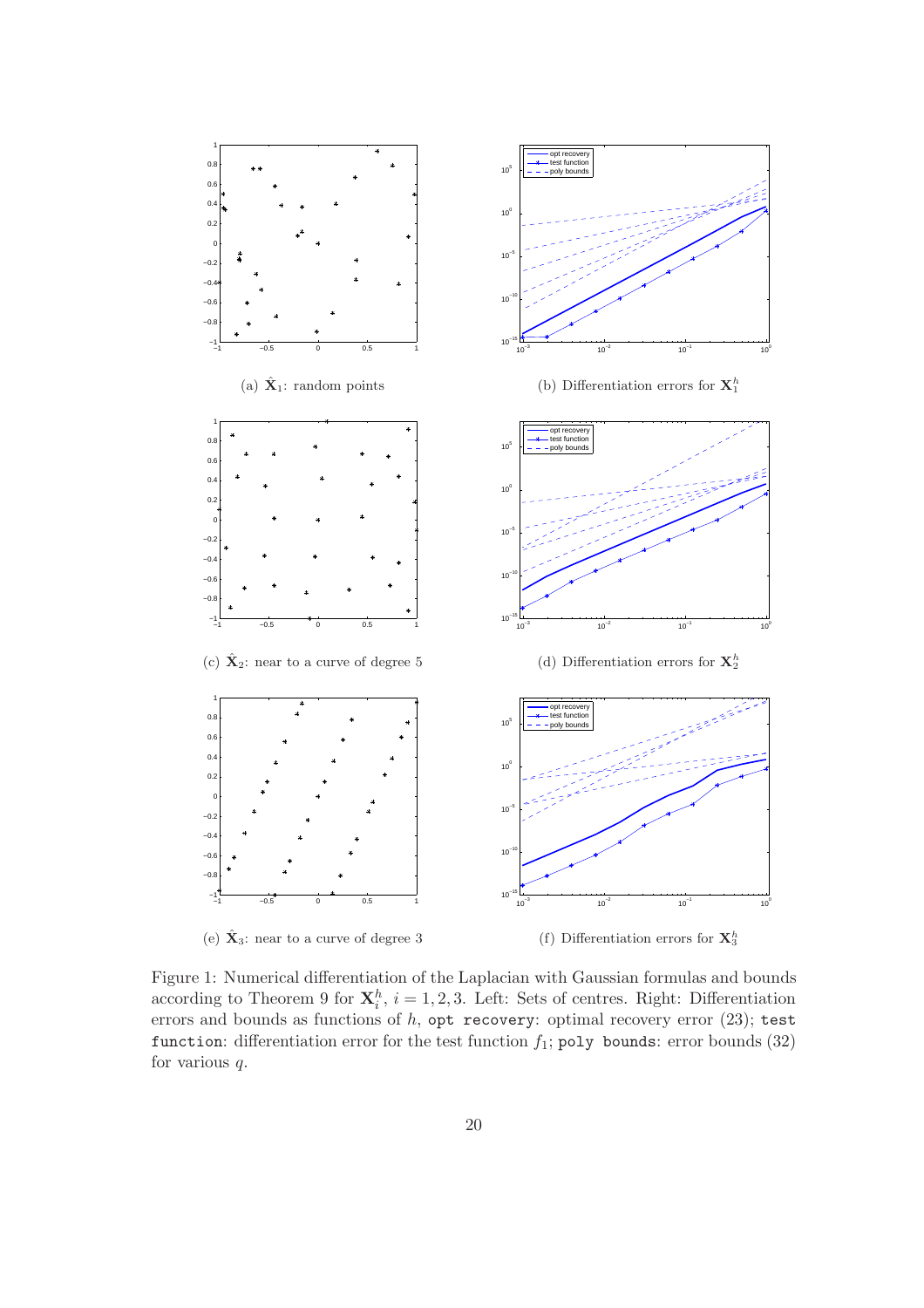

Figure 2: The sets  $\hat{\mathbf{X}}_2$  and  $\hat{\mathbf{X}}_3$  with corresponding algebraic curves.

both with  $\varepsilon = 0.07$ . Note that  $\phi_{3,3}$  is 6, and  $\phi_{3,6}$  12 times continuously differentiable. Moreover, we also compute the error of the minimal polynomially consistent formulas of various orders considered in Section 4. Figures  $3(a)(c)(e)$  present the maximum approximation error (22) of each numerical differentiation formula on the space  $H^6(\mathbb{R}^2)$ computed using the functional  $Q_{\lambda,\mathbf{X}}(\mathbf{w})$  of (21) for the Matérn kernel  $M_{6,2}$ . In particular, the weights obtained with the Matérn kernel itself provide the error of the optimal recovery on  $H^6(\mathbb{R}^2)$ . Note that  $Q_{\lambda,\mathbf{X}}(\mathbf{w})$  is independent of the choice of **z** because the Matérn kernel is translation invariant. In Figures  $3(b)(d)(f)$  we present the errors of the same formulas for the approximation of  $\Delta f_2(0,0)$  for the test function  $f_2(x_1, x_2)$  =  $\phi_{3,2}(\sqrt{x_1^2 + x_2^2})$ , where  $\phi_{3,2}(r) = (1 - r)^6 (35r^2 + 18r + 3)$  is another Wendland function. Note that  $f_2 \in W^5_\infty(\mathbb{R}^2)$  and  $H^6(\mathbb{R}^2)$  is continuously embedded in  $W^5_\infty(\mathbb{R}^2)$ . We used the variable-precision arithmetic for the weights of the Wendland and Matérn kernel-based differentiation formulas, and for the computation of the errors. However, the weights of the minimal polynomial formulas are computed in the standard double precision arithmetic, which explains the erroneous behaviour of some of the polynomial curves in Figures 3(a)(c)(e) for  $h \leq \frac{1}{128}$ .

The results in Figure 3 indicate an  $h^3$  order of the optimal recovery error for both  $\mathbf{X}_1^h$ and  $\mathbf{X}_2^h$  and  $h^2$  for  $\mathbf{X}_3^h$ . Clearly,  $h^3$  is indeed the best possible order for the recovery of the pointwise value of the Laplacian as a second order operator for functions in  $H^{6}(\mathbb{R}^{2})$ . This is contrasted with the  $h^5$  and  $h^4$  orders achieved on  $\mathbf{X}_1^h$  and  $\mathbf{X}_2^h$ , respectively, on the native space of the Gaussian in our first experiments, see Figures  $1(b)(d)$ . The order  $h^2$  for  $\mathbf{X}_3^h$  is explained by the proximity of this set to a curve of degree 3. In contrast to Figure 1(f), no improvement of the slope of the optimal error curve is seen for small h. Note that  $\partial^{\alpha,\beta} M_{6,2}(\mathbf{x}, \mathbf{y})$  is discontinuous when  $\mathbf{x} = \mathbf{y}$  if  $|\alpha| + |\beta| = 10$ , and hence Theorem 9 only implies an estimate of order  $h^2$  for the kernel-based numerical differentiation with  $M_{6,2}$  for centres in a good position. For all formulas the error curve for the test function  $f_2$  and the maximum error on  $H^6(\mathbb{R}^2)$  are strikingly similar, with the exception that Wendland function-based formulas seem advantageous for  $f_2$  when h is relatively large, which might be related to the fact that  $f_2$  itself belongs to the family of Wendland functions with the distinctive piecewise polynomial structure. Whereas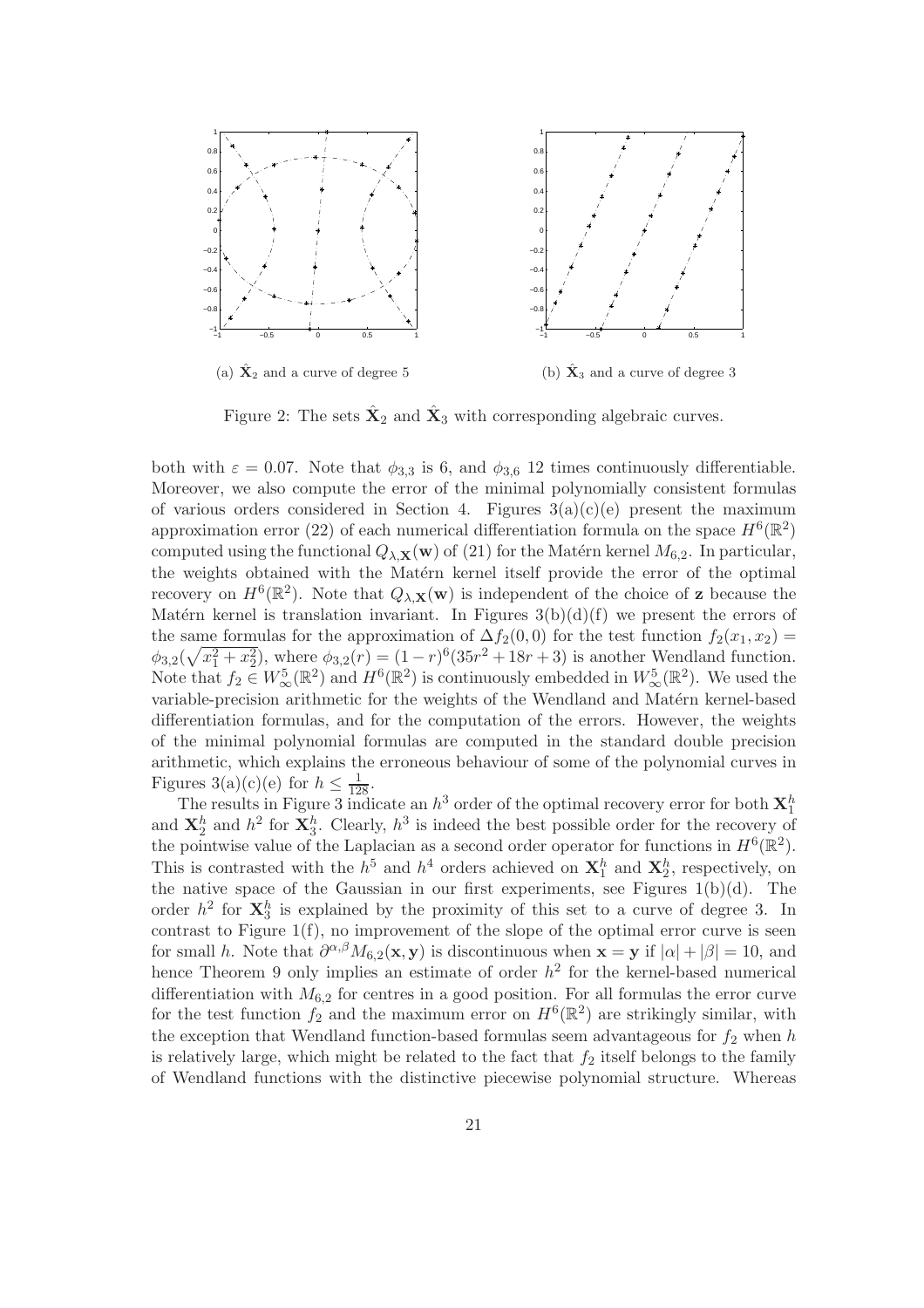

Figure 3: Error of numerical differentiation of the Laplacian on the Sobolev space  $H^6(\mathbb{R}^2)$ (left) and for the test function  $f_2$  using centres in  $\mathbf{X}_i^h$ ,  $i = 1, 2, 3$  (right), as function of h. The curves correspond to the weights obtained by different methods. opt recovery, Matern: Matérn kernel, which provides optimal recovery on  $H^6(\mathbb{R}^2)$ ;  $\phi_{3,3}, \phi_{3,6}$ : Wendland kernels with  $\varepsilon = 0.07$ ; Gauss: Gaussian kernel with  $\varepsilon = 0.5$ ; poly4, poly5, poly7: minimal polynomial formulas of corresponding orders.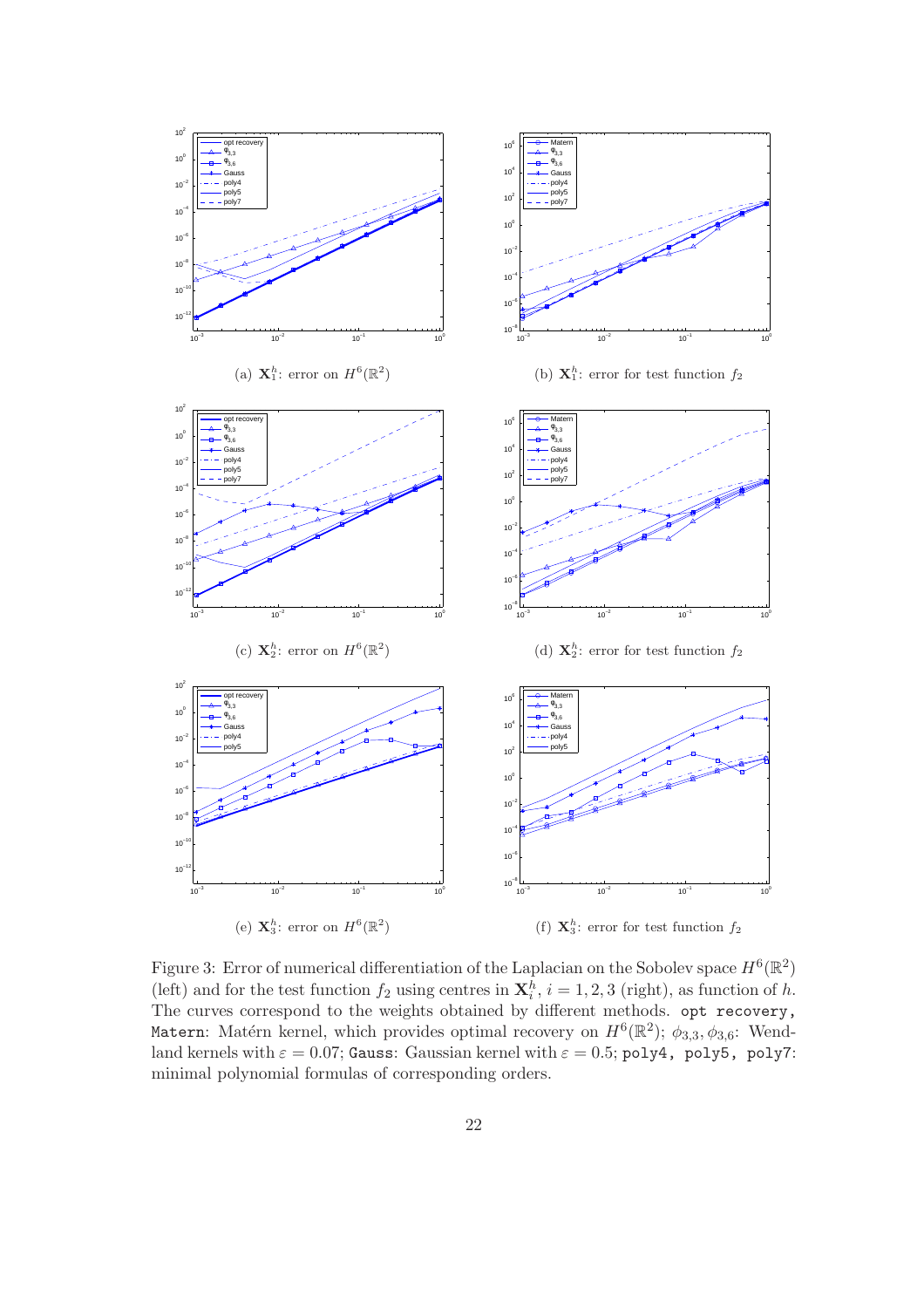the Matérn kernel-based differentiation formulas seem to be the best performers in all cases, the results delivered by the other methods strongly depend on the character of the centres. The best performing polynomial method seems to be the one which corresponds to the order for which the growth functions are the smallest:  $q = 7$  for  $\mathbf{X}_1^h$ ,  $q = 6$  for  $\mathbf{X}_2^h$  and  $q = 4$  for  $\mathbf{X}_3^h$ . (Recall that the dashed lines in Figure 1(b)(d)(f) represent the growth functions of the orders  $q = 3, \ldots, 7$  multiplied by the a factor slowly varying with h. Note that in the second experiment the curves for the polynomial methods with  $q = 5$ and  $q = 6$  are very close and we decided to only include  $q = 5$  in Figure 3.) Although the Gaussian kernel with the chosen shape parameter  $\varepsilon = 0.5$  gives almost optimal results for the random centres in  $\mathbf{X}_1^h$ , for the more problematic centres its error curve seems to 'gravitate' towards a higher order polynomial error curve ( $q = 7$  for  $\mathbf{X}_2^h$  and  $q = 5$  for  $\mathbf{X}_3^h$ , giving rise to a particularly bizarre shape in Figures 3(c)(d) where this behaviour  $\Lambda_3$ ), giving rise to a particularly bizarre shape in Figures  $J(t)(u)$  where this behaviour only manifests itself for  $h \leq \frac{1}{128}$ , whereas for  $h \geq \frac{1}{8}$  the Gaussian formulas are almost optimal, and there is a transition region for  $\frac{1}{128} \le h \le \frac{1}{8}$  $\frac{1}{8}$ , where the error is actually larger for smaller h. There are similar patterns in the error curves for  $\phi_{3,6}$  on  $\mathbf{X}_3^h$  with a gravitation towards the polynomial curve with  $q = 5$ . The slope of the error curves for  $\phi_{3,3}$  resembles that of the polynomial curves with  $q = 4$ , giving the approximation order  $h<sup>2</sup>$  on all sets. We see that in all cases one of the two Wendland kernel-based formulas with the shape parameter  $\varepsilon = 0.07$  is almost optimal ( $\phi_{3,6}$  for  $\mathbf{X}_1^h$  and  $\mathbf{X}_2^h$  and  $\phi_{3,3}$  for  $\mathbf{X}_3^h).$ 

Further examples along the lines of Figure 3 are in [10, Section 9, Table 1, Figures 3 to 6]. There, the error norms of various differentiation formulas, including those with polynomial consistency and optimized weights, are not only compared on Sobolev space, but also on Beppo–Levi spaces. The latter spaces are well–adapted to formulas with polynomial consistency.

## 6 Conclusion

The results presented in the paper demonstrate that the growth function is a good tool to measure the approximation error of kernel-based numerical differentiation formulas. Indeed, it appears not only in the general estimate (33) for the kernel methods, but also in the lower (38) and upper (39) bounds for the error of polynomially consistent formulas, and in the sampling inequalities (40). It scales correctly (43) when the set of centres  $X$  is scaled, thus leading to the expectable approximation order  $(44)$  in this situation. Moreover, as shown by means of an example in the penultimate paragraph of Section 4, the growth function, in contrast to the expressions depending only on the fill distance, is suitable to the setting where the number of centres is bounded rather then they fill up a domain, which is important for example for the generalised finite difference methods of numerical PDEs. Numerical examples in Section 5 demonstrate the effectiveness of the estimate (33) in captioning the approximation order on difficult sets of centres if the polynomial degree  $q$  is chosen appropriately.

#### Acknowledgment

The authors are grateful to the Alexander von Humboldt Foundation for the financial support that helped them to get together and work on this project for several days in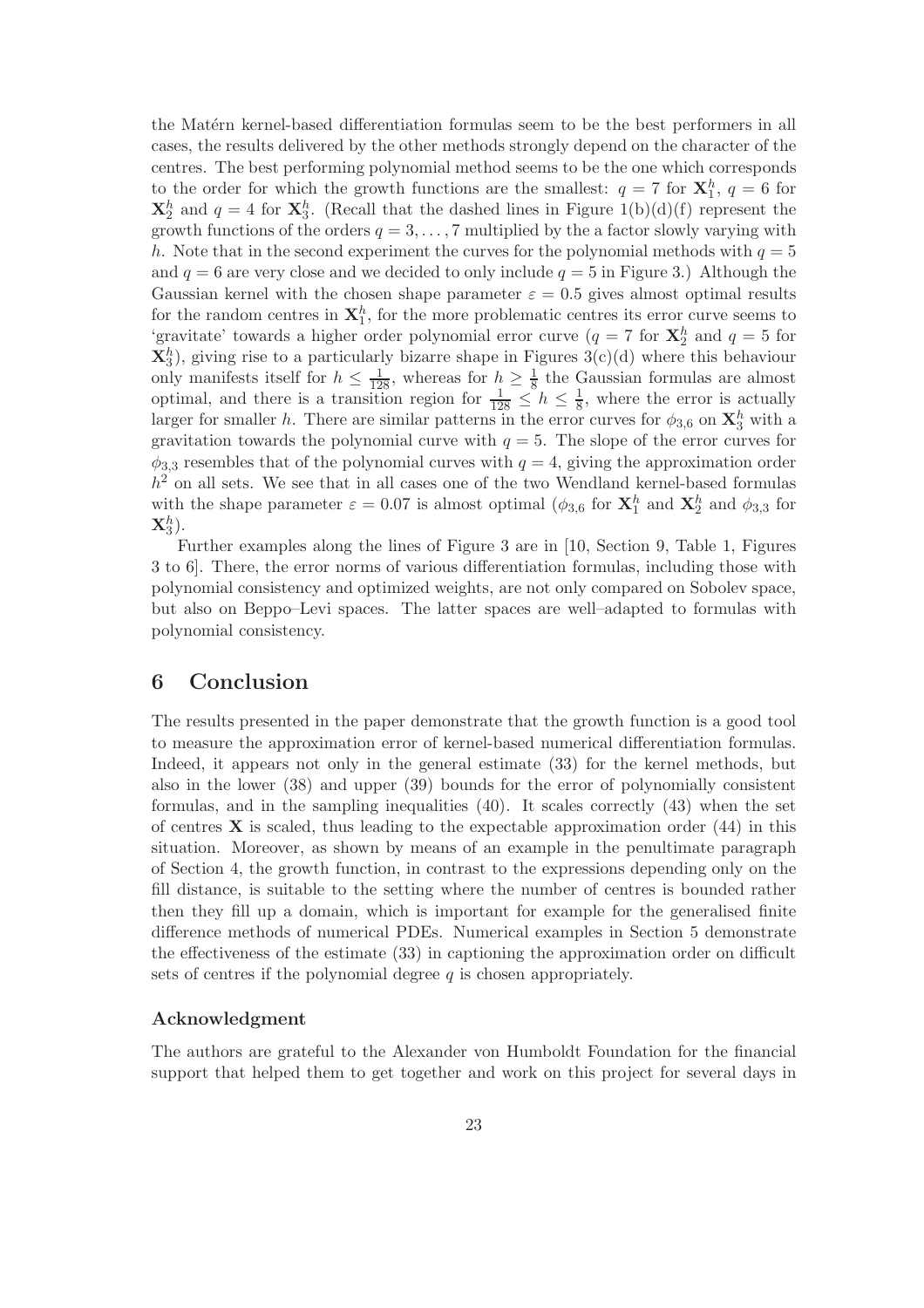September 2011.

#### References

- [1] R. Beatson, O. Davydov, and J. Levesley. Error bounds for anisotropic RBF interpolation. Journal of Approximation Theory, 162:512–527, 2010.
- [2] T. Belytschko, Y. Krongauz, D. Organ, M. Fleming, and P. Krysl. Meshless methods: an overview and recent developments. Computer Methods in Applied Mechanics and Engineering, special issue, 139:3–47, 1996.
- [3] O. Davydov. Error bound for radial basis interpolation in terms of a growth function. In A. Cohen, J. L. Merrien, and L. L. Schumaker, editors, Curve and Surface Fitting: Avignon 2006, pages 121–130. Nashboro Press, Brentwood, 2007.
- [4] O. Davydov and D. T. Oanh. Adaptive meshless centres and RBF stencils for Poisson equation. J. Comput. Phys., 230:287–304, 2011.
- [5] O. Davydov and D. T. Oanh. On the optimal shape parameter for Gaussian radial basis function finite difference approximation of the Poisson equation. Comput. Math. Appl., 62:2143–2161, 2011.
- [6] M. A. García-March, M. Arevalillo-Herráez, F. R. Villatoro, F. Giménez, and P. Fernández de Córdoba. A generalized finite difference method using Coatmèlec lattices. Comput. Phys. Comm., 180(7):1125–1133, 2009.
- [7] K. Jetter, J. Stöckler, and J. Ward. Error estimates for scattered data interpolation on spheres. Mathematics of Computation, 68:733–747, 1999.
- [8] C. Rieger, B. Zwicknagl, and R. Schaback. Sampling and stability. In M. Dæhlen, M. Floater, T. Lyche, J.-L. Merrien, K. Mørken, and L. Schumaker, editors, Mathematical Methods for Curves and Surfaces, volume 5862 of Lecture Notes in Computer Science, pages 347–369, 2010.
- [9] R. Schaback. Native Hilbert spaces for radial basis functions I. In M. Buhmann, D. H. Mache, M. Felten, and M. Müller, editors, New Developments in Approximation Theory, number 132 in International Series of Numerical Mathematics, pages 255–282. Birkhäuser Verlag, 1999.
- [10] R. Schaback. Direct discretizations with applications to meshless methods for PDEs. Dolomites Research Notes on Approximation, Proceedings of DWCAA12, 6:37–51, 2013.
- [11] R. Schaback and H. Wendland. Kernel techniques: from machine learning to meshless methods. Acta Numerica, 15:543–639, 2006.
- [12] B. Seibold. Minimal positive stencils in meshfree finite difference methods for the Poisson equation. Comput. Methods Appl. Mech. Eng., 198(3-4):592–601, 2008.
- [13] H. Wendland. Scattered Data Approximation. Cambridge University Press, 2005.